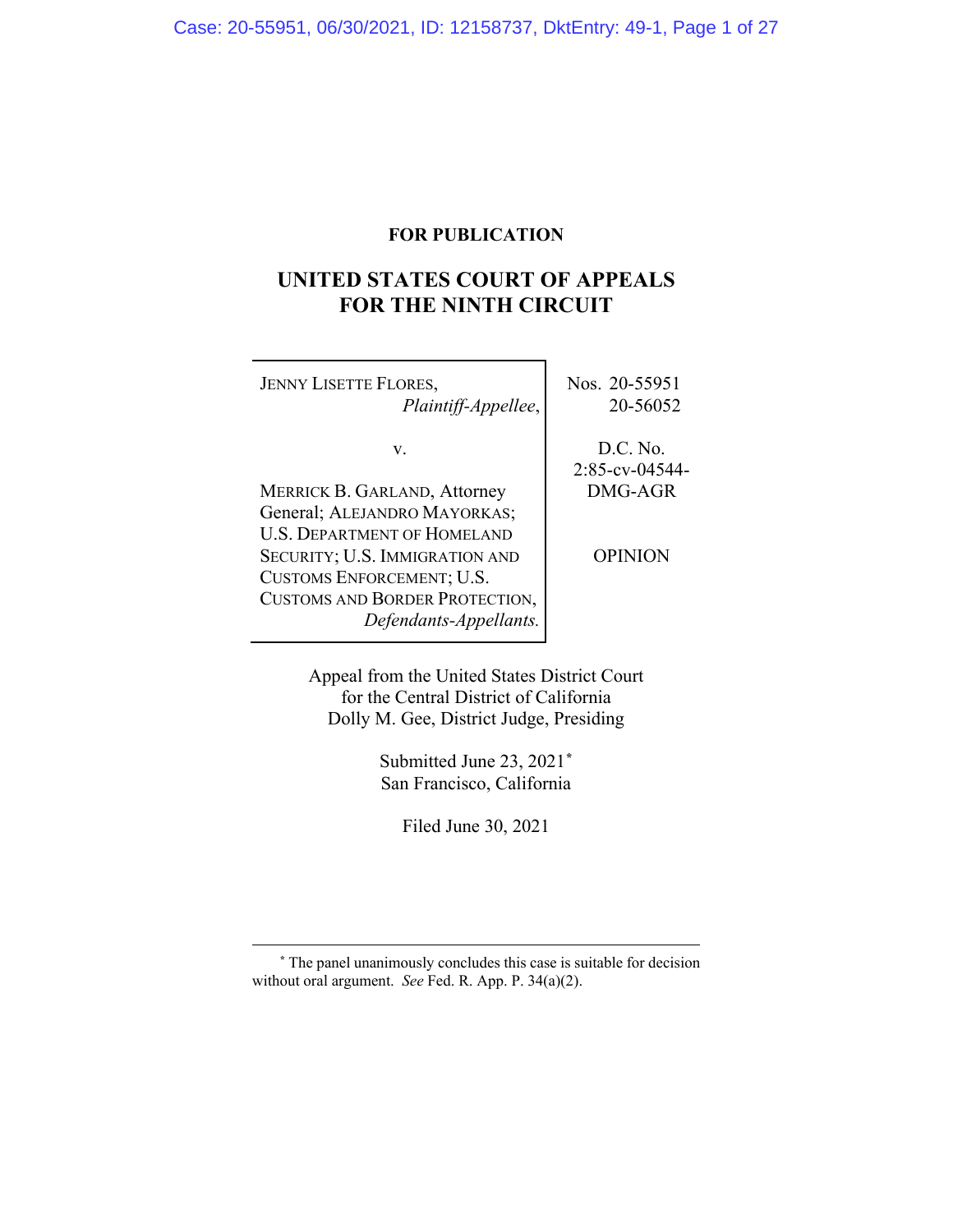Before: William A. Fletcher, Marsha S. Berzon, and Milan D. Smith, Jr., Circuit Judges.

Opinion by Judge Berzon

## **SUMMARY[\\*\\*](#page-1-0)**

## **Immigration / Appellate Jurisdiction**

In an action involving the 1997 settlement agreement between the United States and a class of minors subject to detention by U.S. immigration authorities ("the Agreement"), the panel affirmed a district court order enjoining the Department of Homeland Security ("DHS") from detaining certain minors in hotels for more than a few days in the process of expelling them from the country.

In March 2020, the Centers for Disease Control ("CDC") issued an order temporarily suspending the introduction into the United States of persons traveling from Canada or Mexico who would otherwise be introduced into a congregate setting. The order's stated purpose was to protect the public health from COVID-19, and it was issued under Title 42, which authorizes the Surgeon General to prohibit introduction of persons to protect against communicable disease. In October 2020, the order was replaced by the now-operative order, which is substantially the same ("Title 42 Order").

<span id="page-1-0"></span>**<sup>\*\*</sup>** This summary constitutes no part of the opinion of the court. It has been prepared by court staff for the convenience of the reader.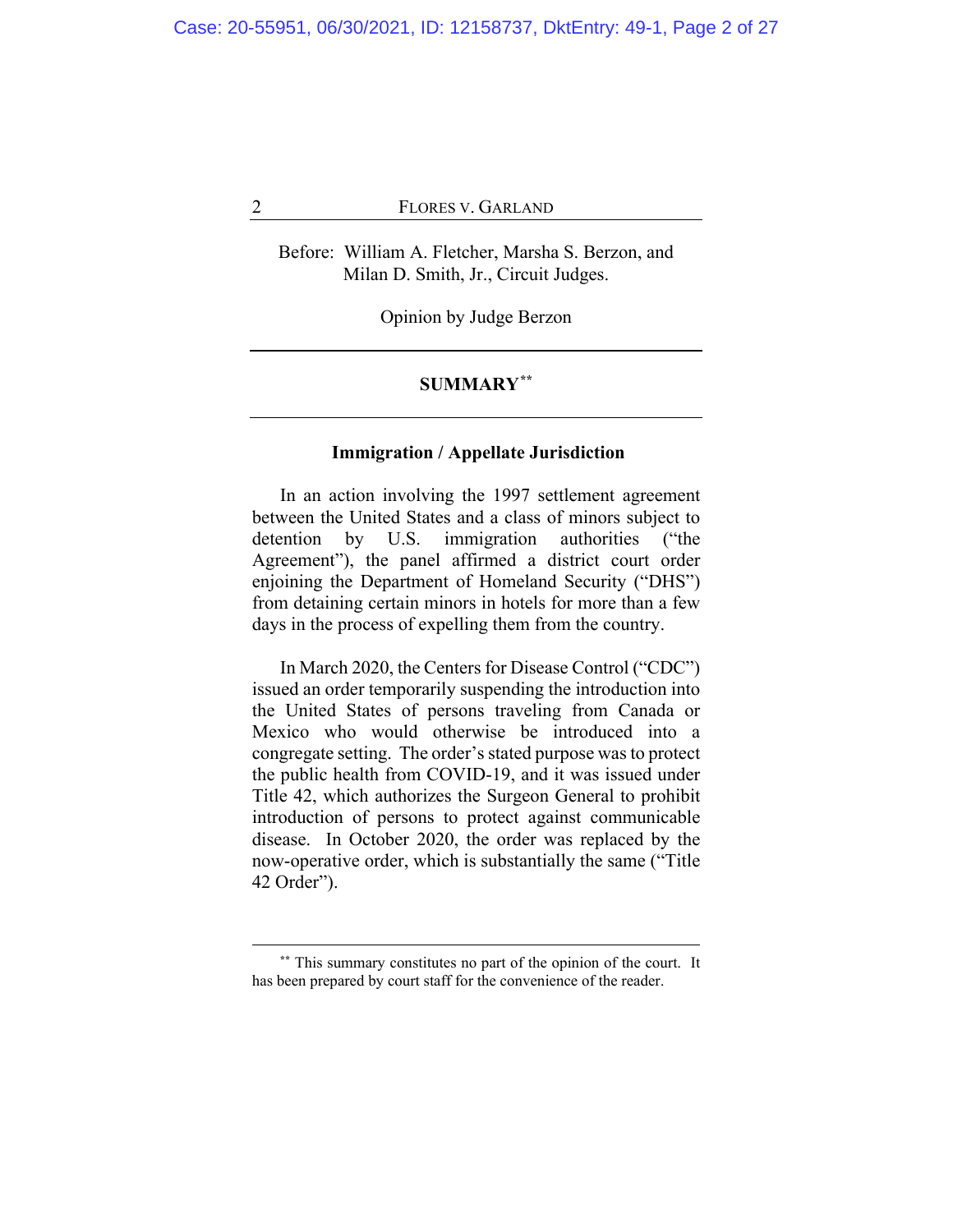In July 2020, the Agreement's independent monitor reported that DHS was using hotels to house unaccompanied and accompanied minors pending expulsion under Title 42. Plaintiffs moved to enforce the Agreement, maintaining, among other contentions, that the hoteling program violated the Agreement's requirement that DHS ordinarily transfer minors within three days to a program licensed to provide residential, group, or foster care service. The district court issued an order on September 4, 2020, requiring DHS to stop placing minors at hotels, absent certain exceptions. On appeal, this panel denied the government's motion for a stay pending appeal. The district court then denied the government's stay motion but issued a modified order requiring DHS to stop placing minors at hotels, except for brief hotel stays (not more than 72 hours) as necessary and in good faith to alleviate bottlenecks in intake processes ("September 21 Order"). This panel denied the government's renewed motion for a stay pending appeal.

In February 2021, the CDC temporarily excepted unaccompanied minors from expulsion under Title 42. The government filed a status report with this Court stating that it was not expelling accompanied minors under the Title 42 Order, it had generally stopped using hotels for accompanied minors, and did not anticipate expanding its use of hotels. Nonetheless, the government could not state that it would not use hotels for custody in the future.

The panel concluded that this appeal was not moot, explaining that a defendant claiming that voluntary compliance moots a case bears the formidable burden of showing that it is absolutely clear the allegedly wrongful behavior could not reasonably be expected to recur. In light of the government's recent representations, the panel concluded that that burden was not met here.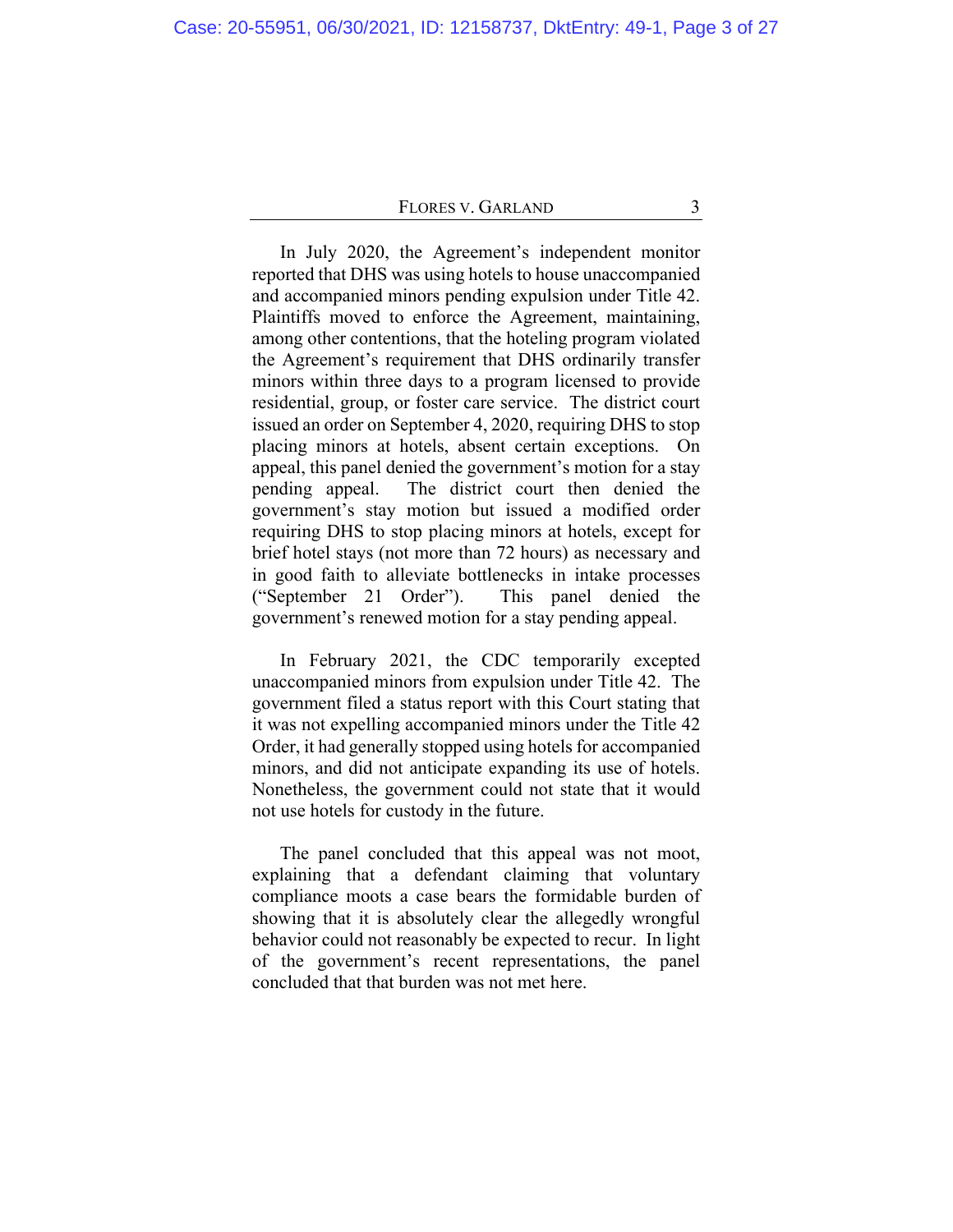The panel further concluded that it had appellate jurisdiction under 28 U.S.C. § 1291. In the context of postjudgment proceedings in which a district court has retained jurisdiction to enforce an injunction or a consent decree, this Court has held that some orders are sufficiently final to warrant appellate jurisdiction absent any imposed sanction, and some are not. Here, the panel concluded that the September 4, 2020, order was not final because a subsequent order modified it. However, following *Armstrong v. Schwarzenegger*, 622 F.3d 1058 (9th Cir. 2010), the panel concluded that the district court's September 21 Order was appealable because (1) it had a significant impact by making clear that the Agreement applies to minors expelled under the Title 42 Order and requiring government compliance, and (2) if the government complied, as apparently it had done, it would be unlikely to have any opportunity to appeal it unless the panel exercised jurisdiction under section 1291. Recognizing that it had tentatively reached the opposite conclusion as to jurisdiction under 28 U.S.C.  $\S$  1292(a)(1) in denying the stay motion than it did here under section 1291, the panel explained that the two statutes differ in their wording and reach, so arriving at different results did not signal contradiction.

Next, the panel concluded that the district court's orders were consistent with the Agreement. First, the panel rejected the government's argument that minors held under Title 42 are in the custody of the CDC, rather than DHS, and therefore the district court erred in applying the Agreement here. Looking to the ordinary meaning of "legal custody" in family law, the California Family Code, and the DHS's own regulations assertedly implementing the Agreement, the panel concluded that DHS has legal custody over minors held under Title 42 because it maintains physical control and exercises decision-making authority over such minors.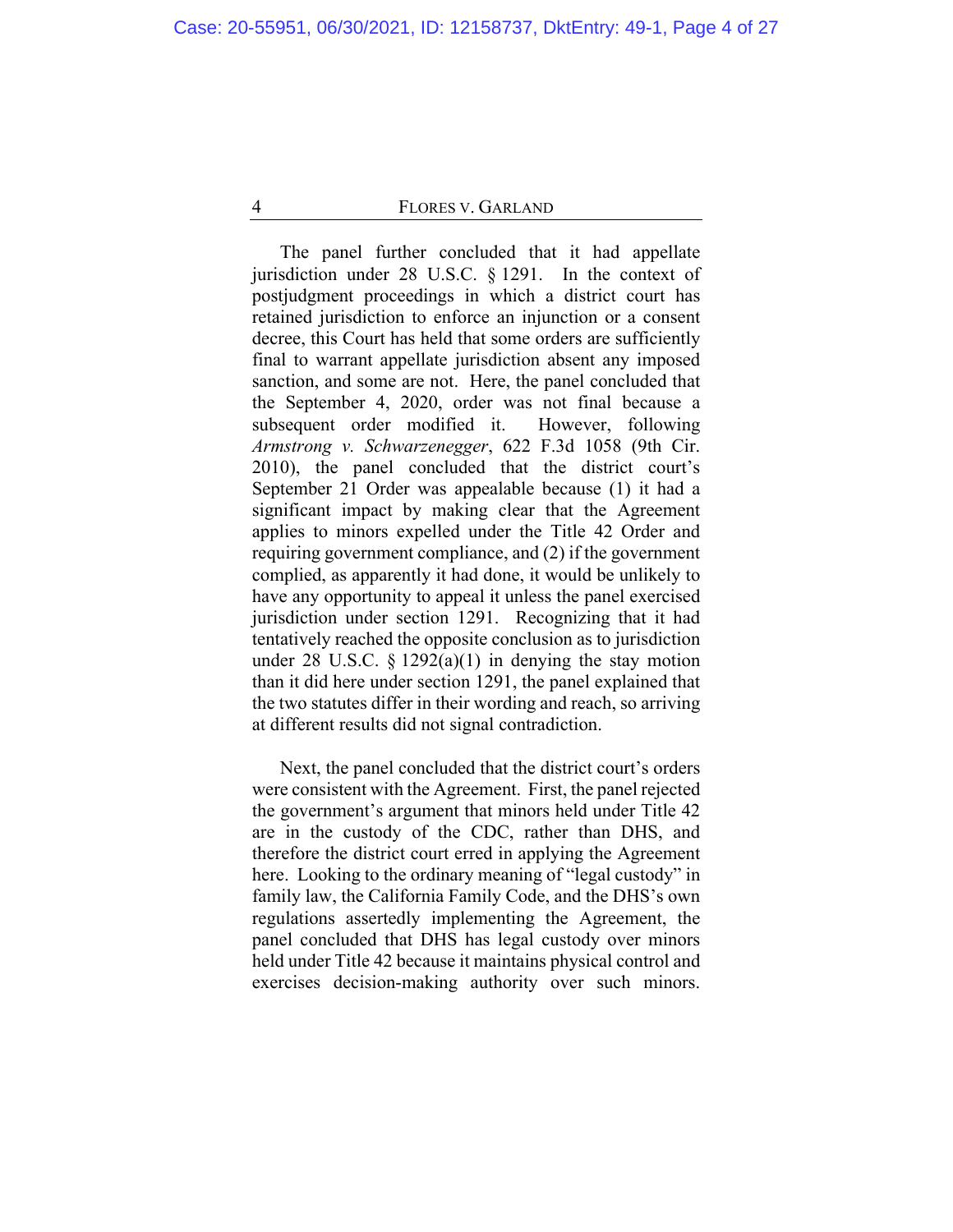Second, the panel rejected the government's contention that the district court erred in applying a "strict three-day transfer rule." The panel concluded that the district court's orders in fact are not strict, noting flexibility to address exigent circumstances and the exception to alleviate bottlenecks.

Finally, the panel rejected the government's contention that the risk of harm to the United States and the public necessitates reversing the district court's orders. The panel explained that its prior holding, in denying the stay motion, that the government had not demonstrated irreparable harm was strengthened by the CDC's decision to except unaccompanied minors from expulsion under Title 42 and by the government's recent representations. The panel observed that, should the government seek to use hotels for custody related to Title 42 in the future, it may move to modify the consent decree and, if the district court denies the government's motion, this Court will have jurisdiction to review the denial under 28 U.S.C.  $\S$  1292(a)(1).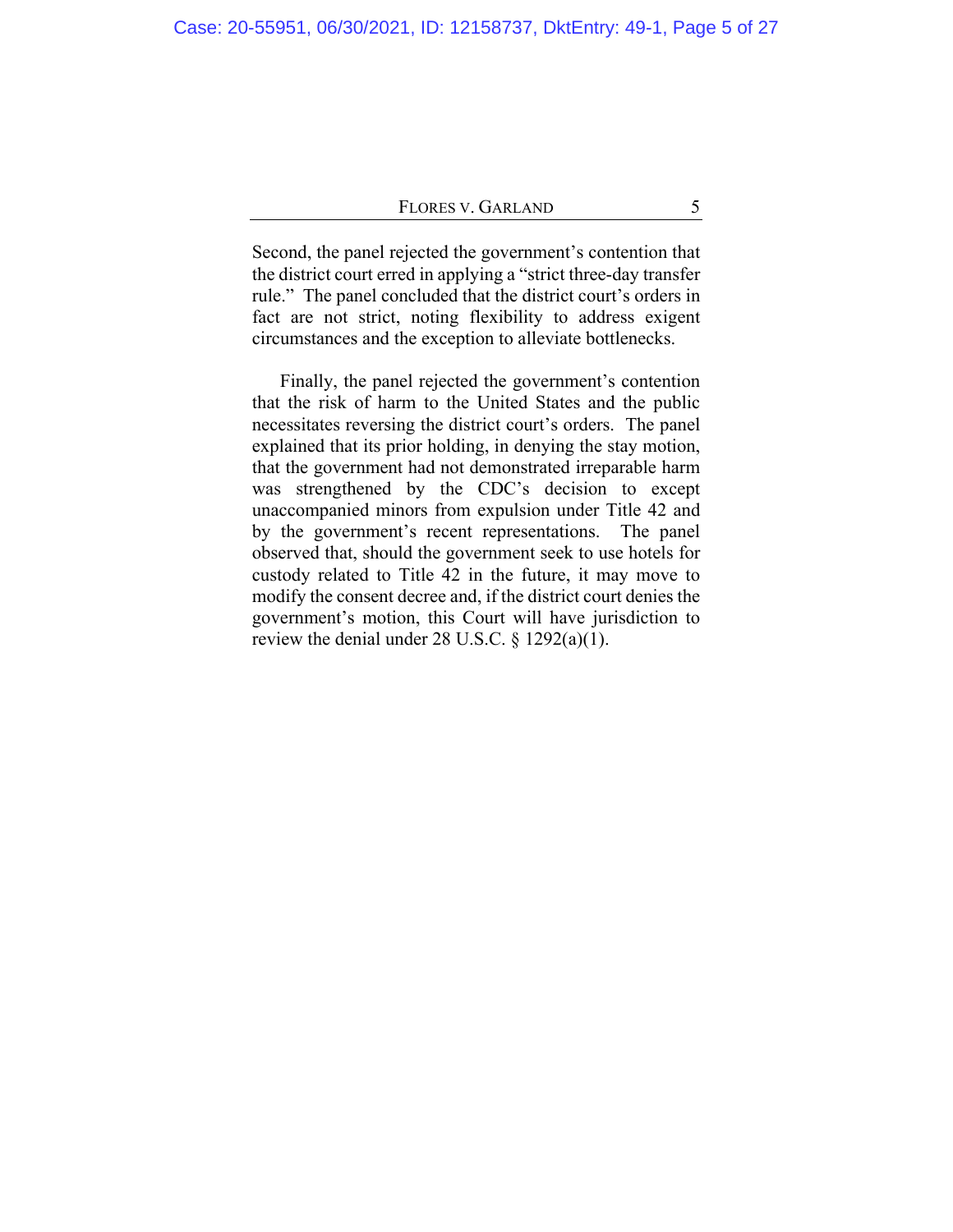## **COUNSEL**

Jeffrey Bossert Clark, Acting Assistant Attorney General; August E. Flentje, Special Counsel to the Assistant Attorney General; William C. Peachey, Director; Willia C. Silvis, Assistant Director; Sarah B. Fabian and Nicole N. Murley, Senior Litigation Counsel; Office of Immigration Litigation, Civil Division, United States Department of Justice, Washington, D.C.; for Defendants-Appellants.

Leecia Welch, Neha Desai, Poonam Juneja, Freya Pitts, and Melissa Adamson, National Center for Youth Law, Oakland, California; Carols R. Holguín, Center for Human Rights & Constitutional Law, Los Angeles, California; for Plaintiffs-Appellees.

Christopher J. Hajec and Matt A. Crapo, Immigration Reform Law Institute, Washington, D.C., for Amicus Curiae Immigration Reform Law Institute.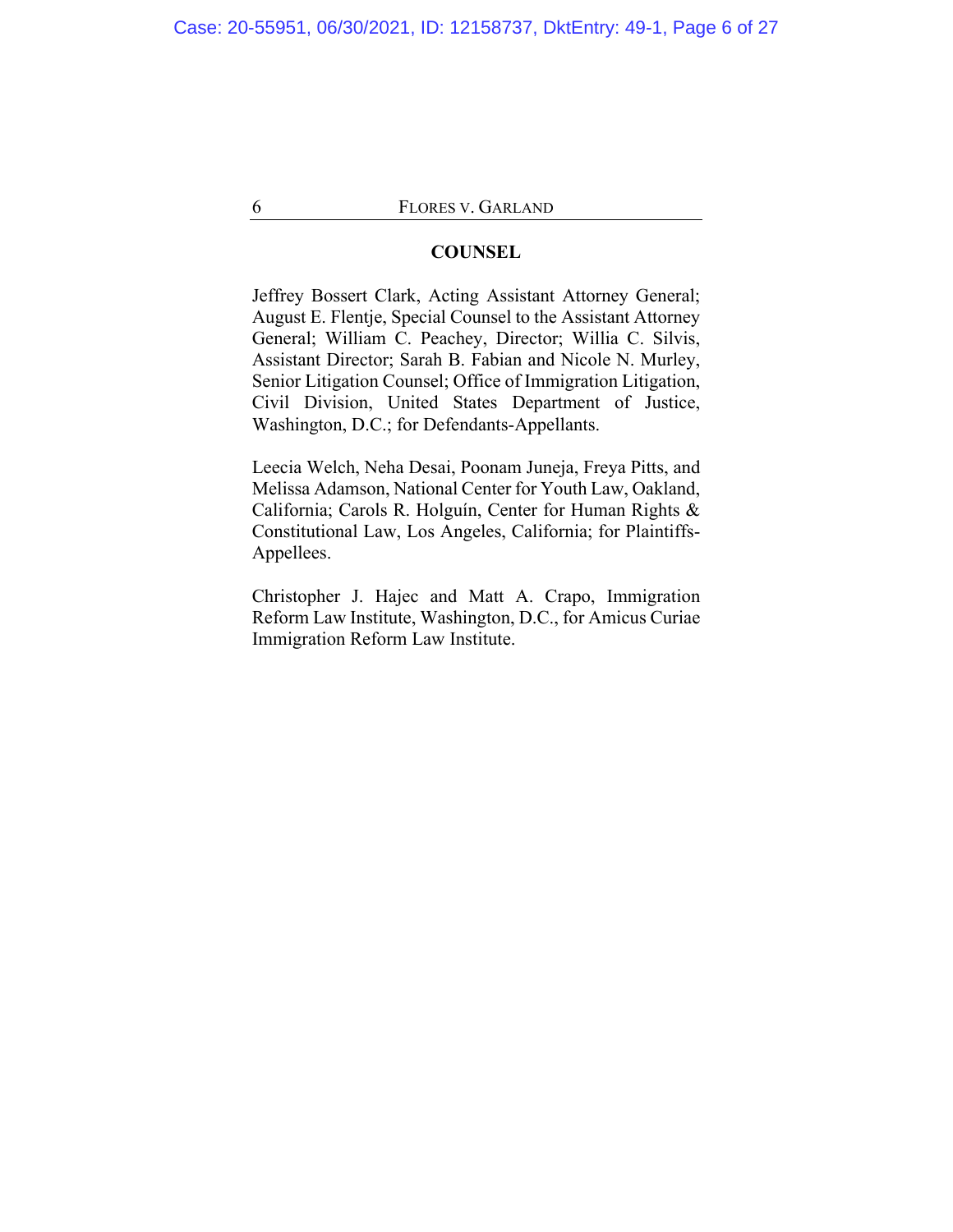#### **OPINION**

#### BERZON, Circuit Judge:

In the latest iteration of this decades-long litigation, the district court issued two orders enforcing the consent decree incorporating the *Flores* Agreement. The orders enjoined the Department of Homeland Security ("DHS") from detaining certain minors in hotels for more than a few days in the process of expelling them from the United States. We conclude that the district court's second order was a final decision for purposes of 28 U.S.C. § 1291, and we therefore have jurisdiction to review it. As the district court did not err in requiring DHS to apply the *Flores* Agreement to these minors, we affirm the district court's order.

#### **I.**

In 1997, the United States entered into a settlement agreement ("the *Flores* Agreement" or "the Agreement") with a class of minors subject to detention by U.S. immigration authorities ("Plaintiffs"). *See Flores v. Rosen* ("*Flores II*"), 984 F.3d 720, 727 (9th Cir. 2020). The Agreement was entered by the district court as a consent decree and remains in effect today.**[1](#page-6-0)** Among other things, the Agreement provides that after the government apprehends minors, it ordinarily must transfer them to a "licensed program" within three days.**[2](#page-6-1)** Agreement ¶ 12A. A "licensed

**<sup>1</sup>** In December 2020, we affirmed the district court's order denying the government's motion to terminate the Agreement. *See Flores II*, 984 F.3d at 744.

<span id="page-6-1"></span><span id="page-6-0"></span>**<sup>2</sup>** "'[I]n the event of an emergency or influx of minors into the United States,' the requirement that minors be placed within three days is relaxed, provided that 'the INS shall place all minors pursuant to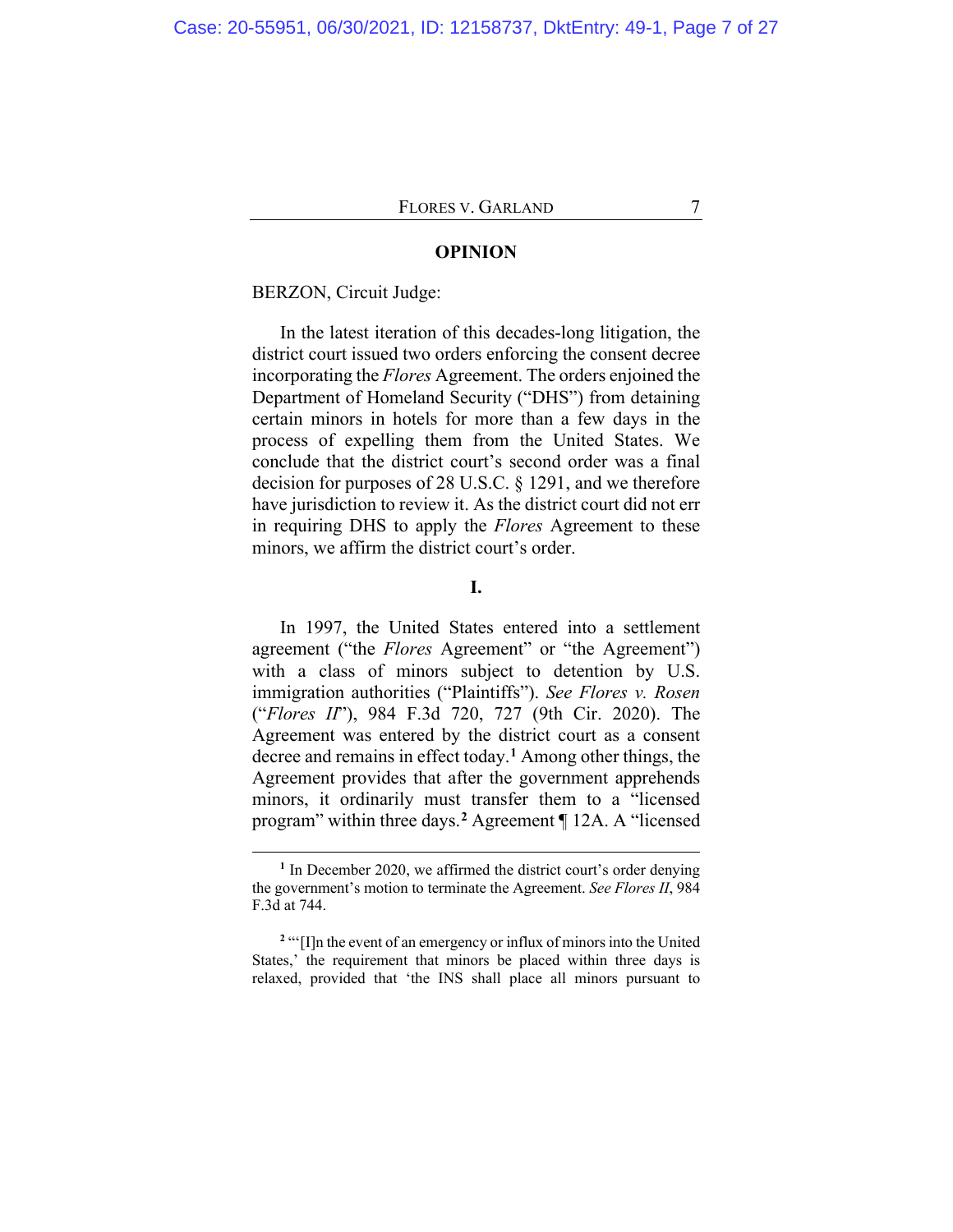program" refers to a "program, agency or organization that is licensed by an appropriate State agency to provide residential, group, or foster care services for dependent children." *Id.* ¶ 6.

In March 2020, the Centers for Disease Control ("CDC") issued an order temporarily suspending the "introduction . . . into the United States . . . [of] persons traveling from Canada or Mexico . . . who would otherwise be introduced into a congregate setting in a land Port of Entry (POE) or Border Patrol station at or near the United States borders with Canada and Mexico," subject to certain exceptions. 85 Fed. Reg. 17,060, 17,061 (Mar. 26, 2020). The order was issued under Title 42 of the U.S. Code, which authorizes the Surgeon General to "prohibit . . . the introduction of persons and property" to protect against a "serious danger of the introduction of [any communicable] disease into the United States." 42 U.S.C. § 265. The stated purpose of the order was to "protect the public health from an increase in the serious danger of the introduction of Coronavirus Disease 2019 (COVID-19) into the land POEs, and the Border Patrol stations between POEs, at or near the United States borders with Canada and Mexico." 85 Fed. Reg. at 17,061.

The CDC order called for "the movement of all . . . aliens [covered by the order] to the country from which they entered the United States, or their country of origin . . . as rapidly as possible, with as little time spent in congregate settings as practicable under the circumstances." *Id.* at 17,067. The order requested that "DHS implement this order because CDC does not have the capability, resources, or personnel needed to do so." *Id.* The order was extended in

Paragraph 19 as expeditiously as possible.'" *Flores II*, 984 F.3d at 728 (quoting Agreement  $\P$  12A(3)).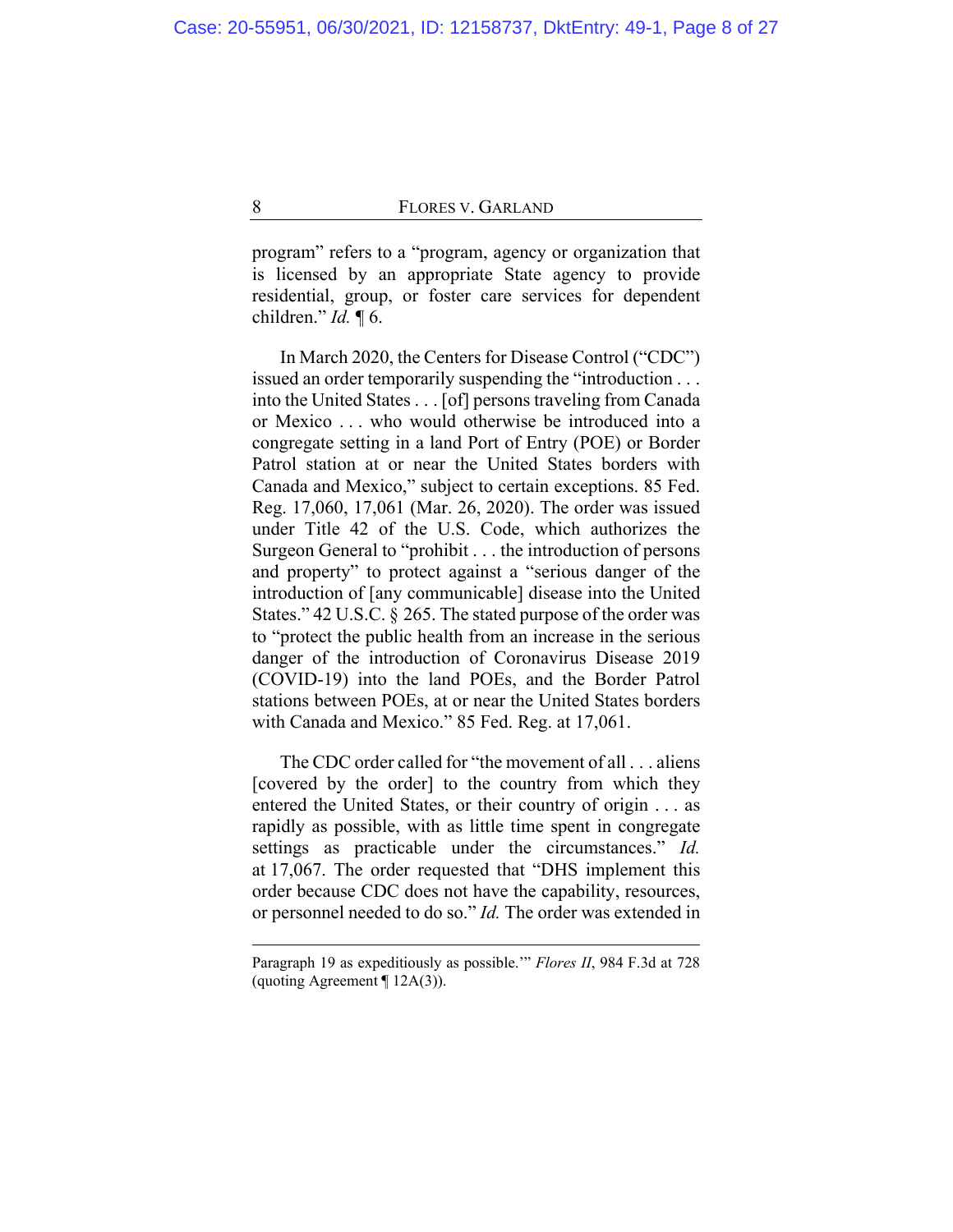April and May 2020 and replaced, in October 2020, by a new but "substantially the same" order. *See* 85 Fed. Reg. 65,806, 65,807 (Oct. 16, 2020); 85 Fed. Reg. 31,503 (May 26, 2020); 85 Fed. Reg. 22,424 (Apr. 22, 2020). We refer to the nowoperative October CDC order as the "Title 42 Order."

The district court has appointed an independent monitor to assess the implementation of the *Flores* Agreement. In July 2020, the monitor reported to the district court that DHS was using hotels to house unaccompanied minors, as well as minors apprehended with a family member ("accompanied minors"), pending their expulsion under Title 42, "routinely for multiple days." *See Flores v. Barr*, No. CV-85-4544, 2020 WL 5491445, at \*2 (C.D. Cal. Sept. 4, 2020) ("Sept. 4 Order"). The independent monitor reported the next month that DHS had used twenty-five hotels across three states, both in border cities (El Paso and McAllen, Texas) and interior cities (Phoenix and Houston), to house 660 minors between the ages of ten and seventeen, 577 of whom were unaccompanied. *Id.* On average, minors were housed in hotels for "just under five days, though 25% [were] held for more than 10 days, with a maximum stay of 28 days." *Id.*

Plaintiffs filed a motion to enforce the *Flores* Agreement, maintaining, among other contentions, that the hoteling program violated the Agreement's requirement that DHS ordinarily transfer minors to a licensed program if it holds them for longer than three days. Agreement ¶ 12A. Plaintiffs also asserted that minors held in hotels were being denied access to counsel in violation of the Agreement. *Id.*  $\P$  32.

The district court granted Plaintiffs' motion. The court declared that the Agreement applied to minors detained under the authority of Title 42 and required the government to "comply with the Agreement with respect to such minors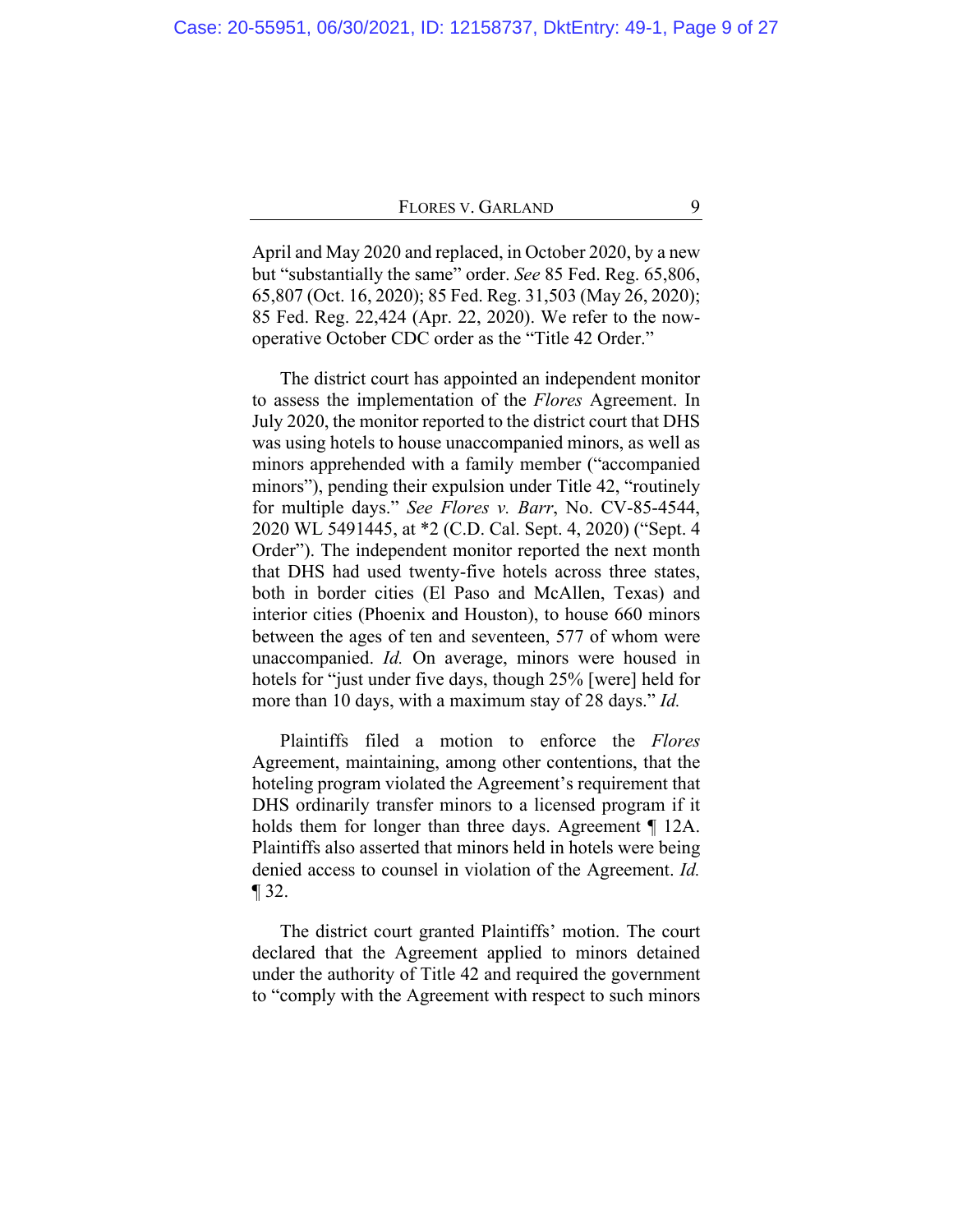to the same degree as any other minors held in their custody." Sept. 4 Order, 2020 WL 5491445, at \*10. Implementing that declaration, the court directed DHS to stop placing minors in hotels by September 15, 2020. *Id.* The order provided that "exceptions may be made for one to twonight stays while in transit or prior to flights." *Id.* In the event of "other exigent circumstances . . . necessitat[ing] future hotel placements," the district court directed the government to "immediately alert Plaintiffs and the Independent Monitor, providing good cause for why such unlicensed placements are necessary." *Id.* Citing paragraph 12A of the Agreement, the district court required DHS to "transfer all minors" currently held in hotels to licensed facilities "as expeditiously as possible." *Id.* The court further directed the government to permit Plaintiffs' counsel to visit any facility where minors were being held under Title 42 and to meet with any minor being so held, invoking paragraphs 32 and 33 of the Agreement. *Id.* at \*11.

The government appealed the district court's order and filed an emergency motion in this Court seeking a stay pending appeal. The government's motion relied on evidence not presented to the district court. We denied the government's motion without prejudice and granted a temporary administrative stay to allow the government to seek a stay in the district court. Order, *Flores v. Barr*, No. 20-55951 (9th Cir. Sept. 16, 2020).

The district court denied the government's motion for a stay but modified its original order. The modified order required DHS to stop placing minors at hotels by September 28, 2020, with the exception that "DHS may implement *brief* hotel stays (not more than 72 hours) as necessary and in good faith to alleviate bottlenecks in the intake processes at licensed facilities." *Flores v. Barr*, No. CV-85-4544, 2020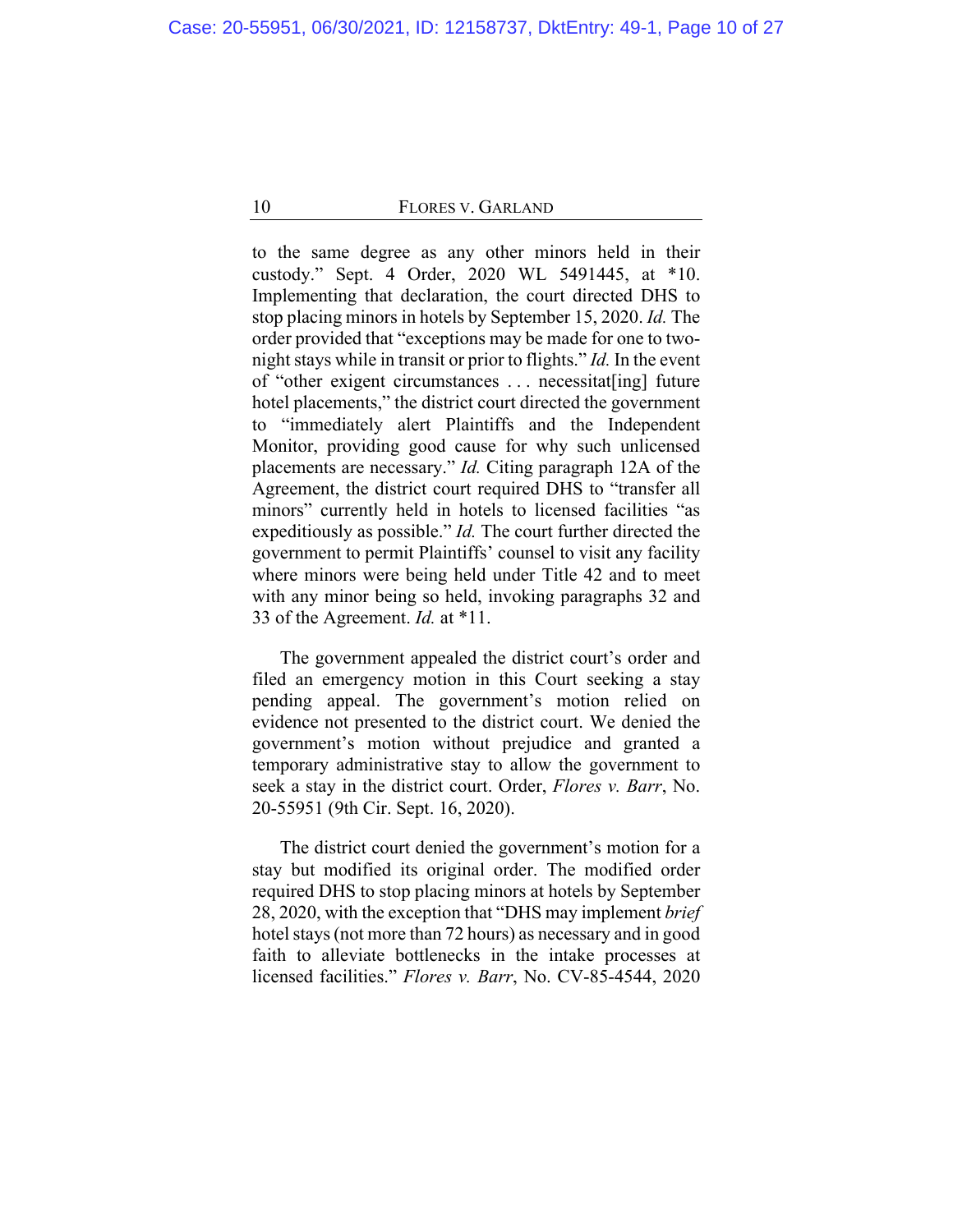WL 5666550, at \*4 (C.D. Cal. Sept. 21, 2020) ("Sept. 21 Order"). Returning to this Court, the government renewed its emergency motion for a stay pending appeal.

In October 2020, we denied the government's motion for a stay pending appeal. *Flores v. Barr*, 977 F.3d 742 (9th Cir. 2020) ("Order Denying Stay"). We concluded that the government had not shown a strong likelihood of success on the merits because we likely did not have jurisdiction over the appeal. *Id.* at 748. Additionally, we held that the government had not established that irreparable harm would result if the district court's orders took effect while the appeal was pending. *Id.* at 749.

There have been some developments concerning the underlying Title 42 Order while this appeal has been pending. In November 2020, the U.S. District Court for the District of Columbia issued a preliminary injunction barring enforcement of the Title 42 Order as to unaccompanied minors, *P.J.E.S. v. Wolf*, No. 20-2245, 2020 WL 6770508, at \*17 (D.D.C. Nov. 18, 2020), but the D.C. Circuit later stayed the preliminary injunction pending appeal, Order, *P.J.E.S. v. Pekoske*, No. 20-5357 (D.C. Cir. Jan. 29, 2021). Then, in February 2021, the CDC issued a notice "temporarily except[ing] . . . unaccompanied noncitizen children" from expulsion under Title 42. CDC, Notice of Temporary Exception from Expulsion of Unaccompanied Noncitizen Children Encountered in the United States Pending Forthcoming Public Health Determination (Feb. 11, 2021). The notice stated that CDC was "in the process of reassessing" the Title 42 Order and that the temporary exception for unaccompanied minors would "remain in effect until CDC has completed its public health assessment and published any notice or modified Order." *Id.*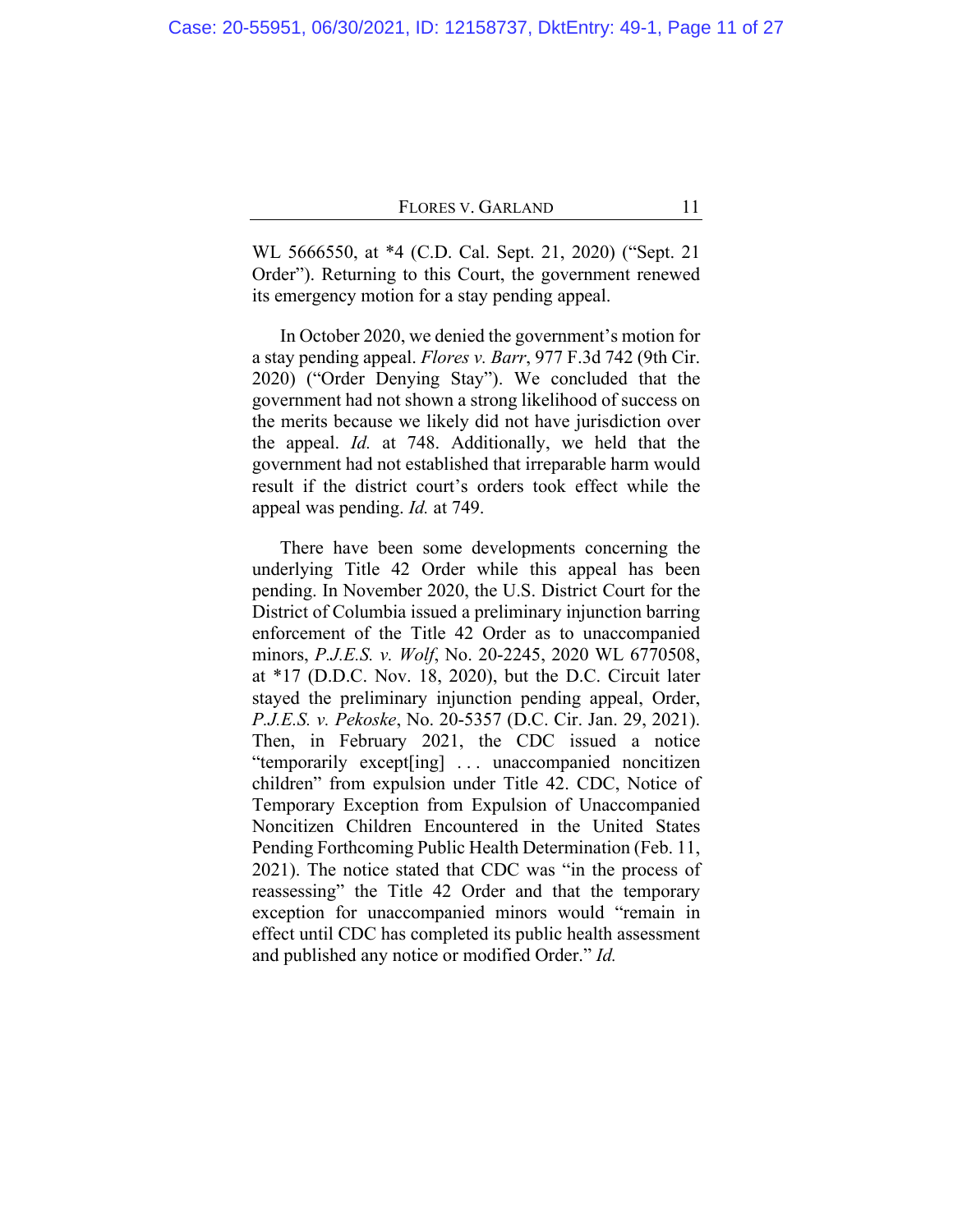<span id="page-11-0"></span>After the CDC notice, the government filed a status report with this Court stating that "CDC does not currently have a date by which it anticipates [its] reassessment will be complete." The government further reported that it "does expel minors who are accompanied by their parents or legal guardians under the Title 42 Order, along with such parents or legal guardians." The government explained that it had "stopped using hotels for the purpose of housing accompanied minors with their parents or legal guardians prior to their expulsion under the Title 42 Order, except on very rare occasions as permitted for brief periods by the district court's orders, and does not anticipate expanding its use of hotels for this purpose going forward." Nonetheless, the government could not "state that it would not use hotels for custody related to Title 42 in the future, either during the current pandemic or a future public health emergency, if such practice were permitted."

## **II.**

This appeal is not moot, nor does the government maintain that it is. The government has stated that it may "use hotels for custody related to Title 42 in the future, either during the current pandemic or a future public health emergency, if such practice were permitted." "[A] defendant claiming that its voluntary compliance moots a case bears the formidable burden of showing that it is absolutely clear the allegedly wrongful behavior could not reasonably be expected to recur." *Friends of the Earth, Inc. v. Laidlaw Env't Servs. (TOC), Inc.*, 528 U.S. 167, 190 (2000). In light of the government's recent representation, that burden is not met here.

Having determined that there is a live controversy, we begin by addressing whether we have appellate jurisdiction. The government contends we have jurisdiction to decide the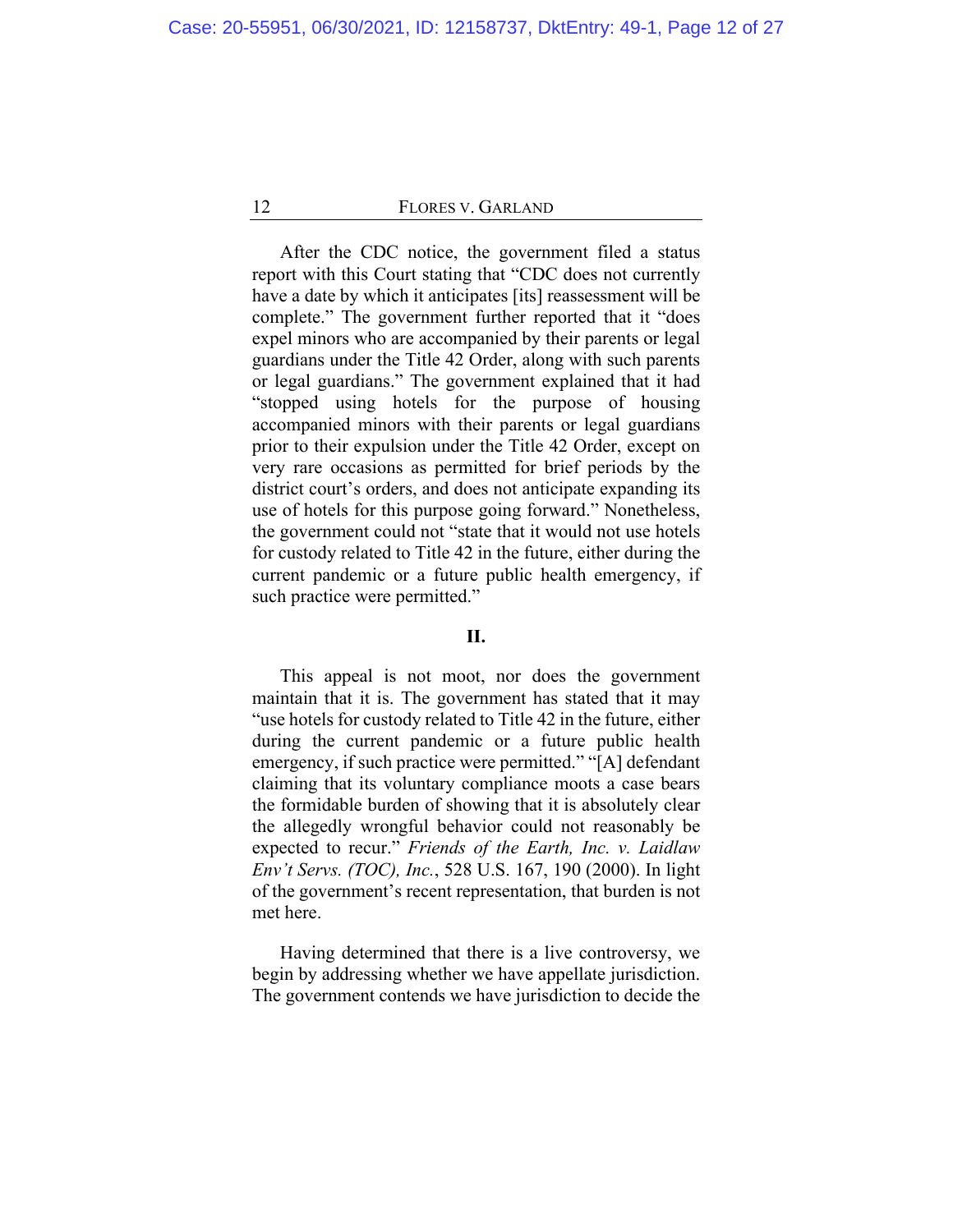appeal under either 28 U.S.C. § 1291**[3](#page-12-0)** or 28 U.S.C. § 1292(a)(1).**[4](#page-12-1)**

After the government moved for a stay pending appeal, we issued an argument order asking the parties to "to discuss the basis for appellate jurisdiction in light of *Flores v. Barr*, 934 F.3d 910 (9th Cir. 2019) [("*Flores I*")]." Order, *Flores v. Barr*, No. 20-55951 (9th Cir. Sept. 25, 2020). *Flores I* held that section  $1292(a)(1)$  did not grant us appellate jurisdiction over a district court order enforcing the *Flores* Agreement. Section 1292(a)(1) authorizes "appellate jurisdiction over interlocutory district court orders 'granting, continuing, modifying, refusing or dissolving injunctions, or refusing to dissolve or modify injunctions.'" *Flores I*, 934 F.3d at 914 (quoting 28 U.S.C. § 1292(a)(1)). In *Flores I*, the "parties agree[d] that this court ha[d] jurisdiction over the appeal of [that] post-judgment order only if it modified the Agreement." *Id.* at 912. We concluded that the order did not modify the Agreement but simply enforced it, and therefore that jurisdiction did not lie under section 1292(a)(1). *Id.* at 915–17. The government never identified section 1291 as a basis for appellate jurisdiction, and we did not address that alternative.

In the briefing and argument on the government's motion for a stay pending appeal in this case, the parties again

**<sup>3</sup>** Section 1291 provides in relevant part: "The courts of appeals . . . shall have jurisdiction of appeals from all final decisions of the district courts of the United States . . . ."

<span id="page-12-1"></span><span id="page-12-0"></span>**<sup>4</sup>** Section 1292(a)(1) provides in relevant part: "[T]he courts of appeals shall have jurisdiction of appeals from . . . [i]nterlocutory orders of the district courts of the United States . . . granting, continuing, modifying, refusing or dissolving injunctions, or refusing to dissolve or modify injunctions . . . ."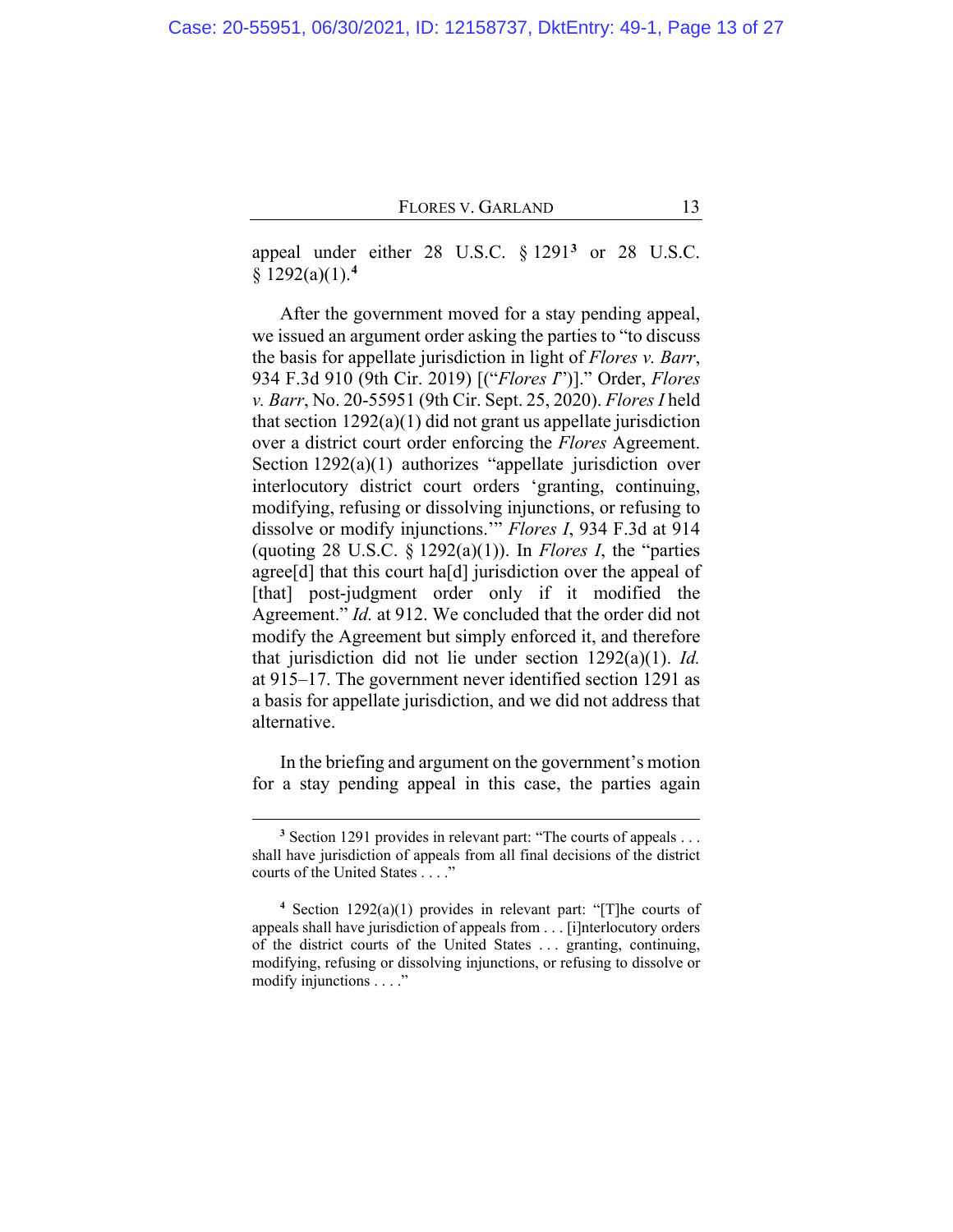focused primarily on section  $1292(a)(1)$ . In their brief opposing the motion for a stay, Plaintiffs maintained that jurisdiction was lacking because the district court's orders, like the order at issue in *Flores I*, did not modify the Agreement. In reply, the government maintained that the orders did "functionally modif[y]" the Agreement. Additionally, the government averred in its reply brief that jurisdiction lay under 28 U.S.C. § 1291, which grants jurisdiction over "final decisions" of the district court. But the government's argument in that respect was limited: it asserted that the district court's orders were final because they enjoined "activity taken under independent statutory authority . . . by the CDC Director who has nothing to do with the government's immigration operations and is not a party to the Agreement." *Id.*

Denying the government's motion for a stay, we concluded we "likely" did not have jurisdiction over the appeal under  $\S 1292(a)(1)$  because the "district court just directed compliance with the Agreement" and did not modify it. Order Denying Stay, 977 F.3d at 747. We also rejected the government's argument that jurisdiction lay under section 1291, reasoning that the "district court's orders do not state that the CDC Director is covered by the Agreement and do not require the CDC to do anything." *Id.* at 746 n.2.

Now, in its opening brief on the merits, the government argues for the first time that jurisdiction is proper under section 1291. The district court's orders are "final for all practical purposes," the government maintains, as "there are no further proceedings in the district court contemplated by the orders." For this standard, the government relies on *Stone v. City & County of San Francisco*, 968 F.2d 850, (9th Cir. 1992). *Stone* held that a postjudgment contempt order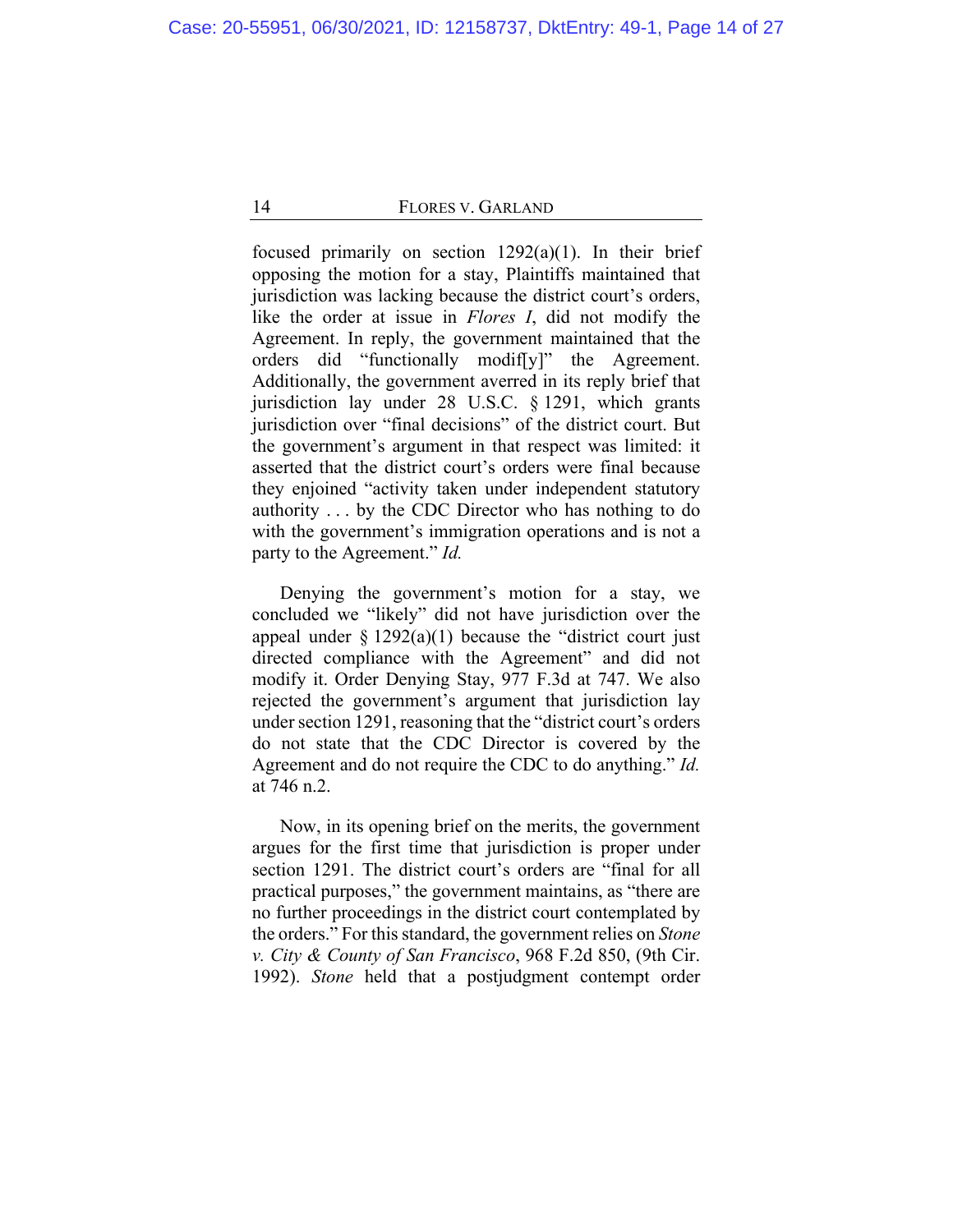imposing sanctions was final for purposes of section 1291. *Id.* at 854–55. The government points to *Stone*'s observation that the "most important concerns in determining § 1291 finality are 'the inconvenience of piecemeal review on the one hand and the danger of denying justice by delay on the other.'" *Id.* at 855 (quoting *Dickinson v. Petroleum Conversion Corp.*, 338 U.S. 507, 511 (1950)).

Plaintiffs respond that appellate jurisdiction in *Stone* "relied on the fact that the district court had imposed sanctions on the appellant." Plaintiffs maintain that when "the district court has not imposed sanctions, a postjudgment order is not yet final."

Plaintiffs' reading of *Stone* is accurate. We observed in that case that "[w]hen a contempt order threatens to impose sanctions to coerce compliance but the sanctions never actually are imposed because the party appeals before the sanctions accrue, the order is not final." 968 F.2d at 854 n.4. But a broader review of our case law, including cases not cited by the parties, demonstrates that Plaintiffs' proposed rule is too narrow to encompass all the postjudgment orders this court has held appealable under section 1291.

In the context of postjudgment proceedings in which the district court has retained jurisdiction to enforce a permanent injunction or a consent decree, we have held that some postjudgment orders are sufficiently final to warrant appellate jurisdiction absent any imposed sanction, and some are not. Three cases arising in the context of prison reform litigation illustrate our court's approach to determining finality for purposes of section 1291.

First, in *Armstrong v. Schwarzenegger*, 622 F.3d 1058 (9th Cir. 2010), the district court had years earlier required the state defendants to produce a remedial plan to provide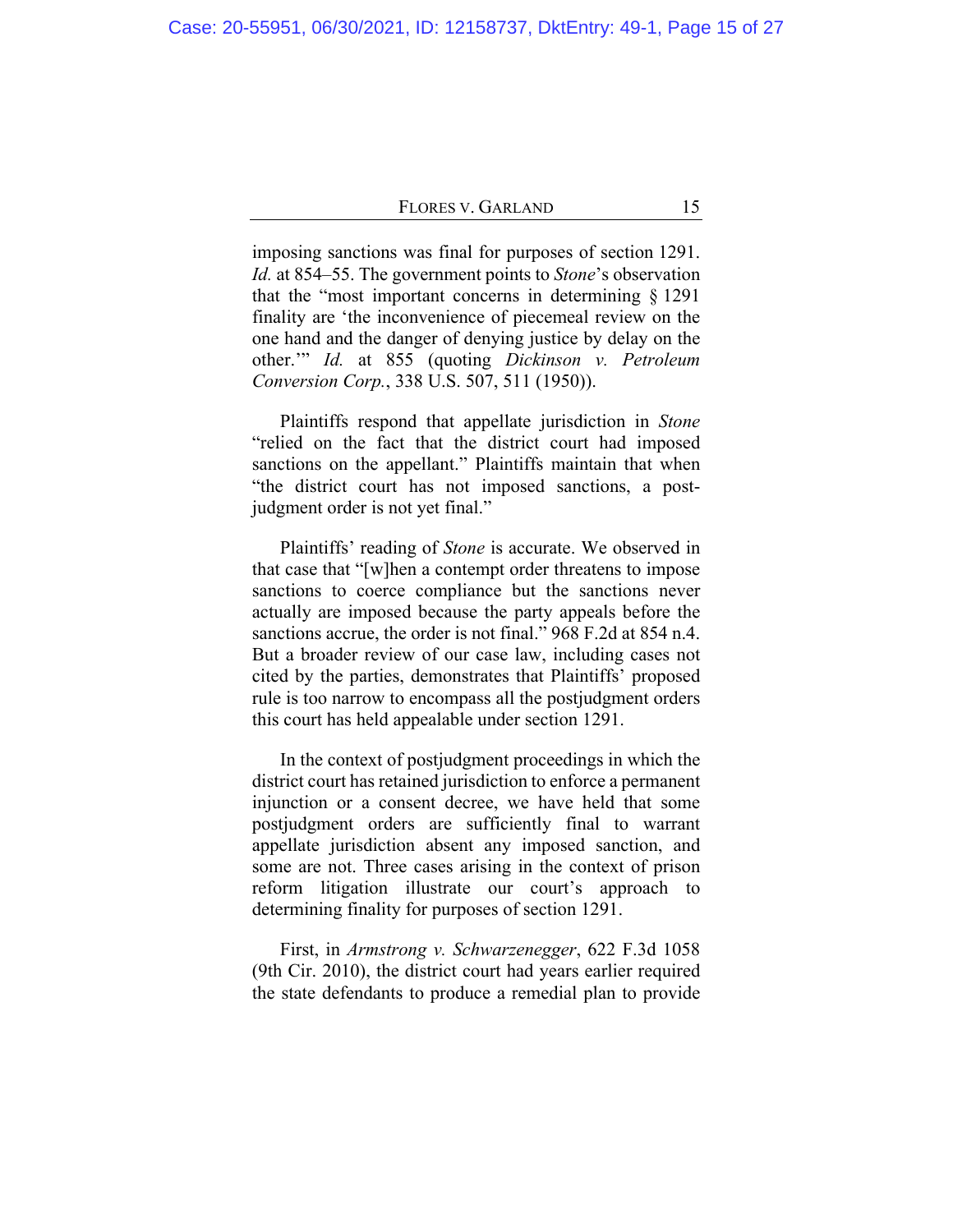disability accommodations for prisoners and had issued a permanent injunction directing enforcement of the plan. *Id.* at 1063. Plaintiffs brought a postjudgment motion to require defendants to accommodate the needs of class members housed in county jails. *Id.* The district court determined that defendants were violating their statutory duties and the court's prior orders by failing to provide disability accommodations to class members housed in county jails, and it "ordered defendants to develop and issue to the counties a plan to comply with the [Americans with Disabilities Act] by improving the tracking of state prisoners and parolees they house in county jails," among other things. *Id.* at 1064.

We held that the district court's order was an appealable final decision. First, we observed that "[f]inality is 'to be given a practical rather than a technical construction': the finality requirement is intended to prevent 'piecemeal litigation' rather than to vindicate some purely technical definition of finality." *Id.* (quoting *United States v. One 1986 Ford Pickup*, 56 F.3d 1181, 1184 (9th Cir. 1995)). We explained that we are "less concerned with piecemeal review when considering post-judgment orders, and more concerned with allowing some opportunity for review, because 'unless such [postjudgment] orders are found final, there is often little prospect that further proceedings will occur to make them final.'" *Id.* (quoting *One 1986 Ford Pickup*, 56 F.3d at 1185). Applying that logic to the order on review, we reasoned that the order "required defendants to produce a plan with specific features . . . that would govern future interactions between defendants, the counties, and the disabled prisoners and parolees housed in the county jails." Id. at 1064–65. The order "did not contemplate further orders except in the event of disagreement between defendants and plaintiffs over the details of the plan." *Id.*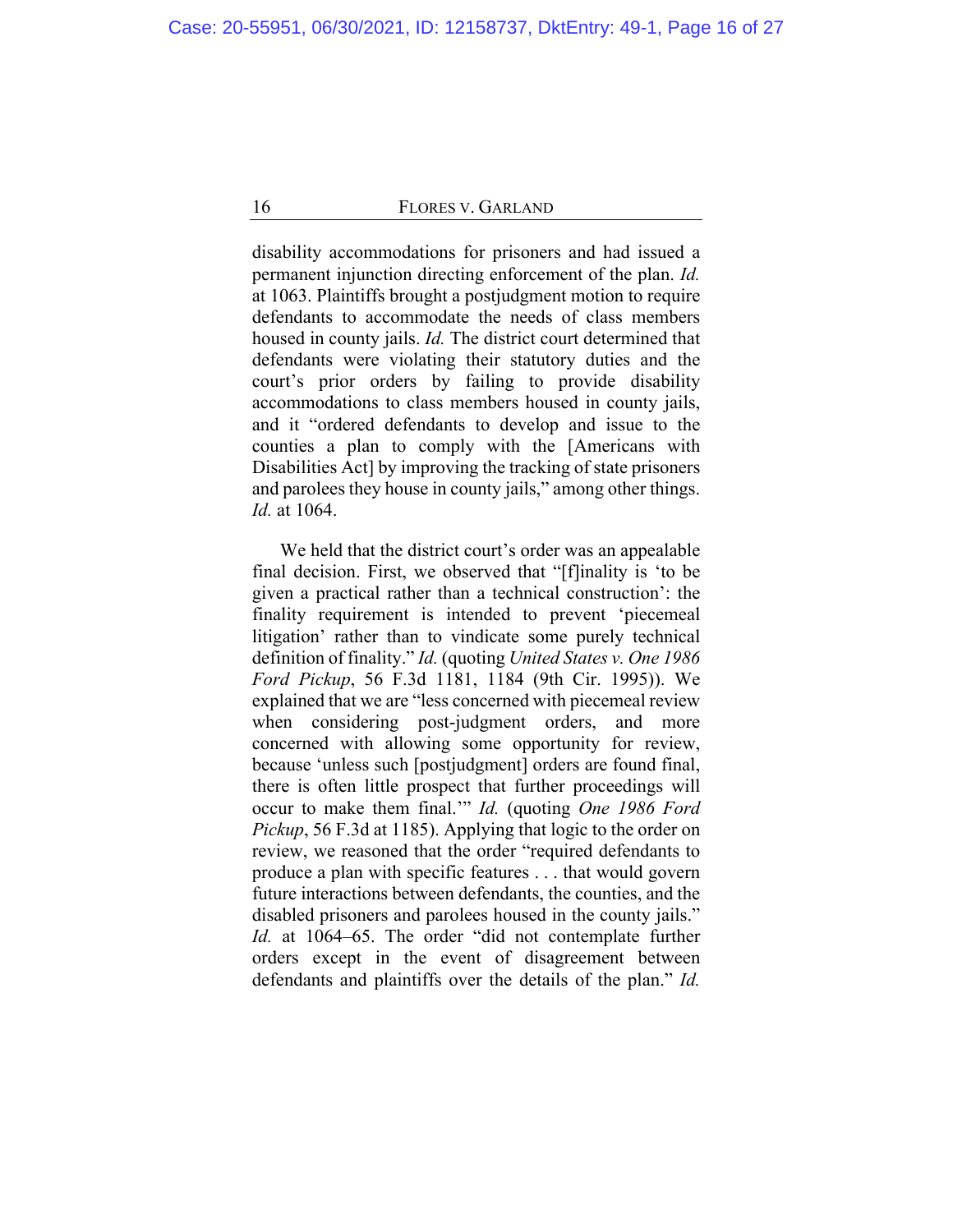at 1065. As a result, if we did not exercise jurisdiction "and the defendants in good faith delivered the plan as ordered," it was "unclear that there would be any future opportunity for them to appeal." *Id.* Accordingly, we concluded that jurisdiction lay under section 1291. *Id.***[5](#page-16-0)**

In contrast, we held that two postjudgment orders, issued five years apart in another prison reform lawsuit, were not final for purposes of section 1291. In the underlying litigation, the district court had appointed a receiver to oversee the implementation of two consent decrees pertaining to the provision of health care in California prisons. *Plata v. Schwarzenegger*, 560 F.3d 976, 978–79 (9th Cir. 2009) ("*Plata I*"); *Plata v. Brown*, 754 F.3d 1070, 1073 (9th Cir. 2014) ("*Plata II*").

In *Plata I*, the receiver had moved for contempt against the State for failure to fund the receiver's capital projects. 560 F.3d at 978. The district court entered an order directing the State to transfer \$250 million to the receiver by a date certain and to appear in a contempt hearing shortly after that date if it had not done so. *Id.* at 979. We held that the order was "not final, but [was] rather an interim step toward further proceedings." *Id.* at 980. We reasoned that a "civil" contempt order is ordinarily not appealable until the district court has adjudicated the contempt motion and applied sanctions." *Id.* We rejected the State's argument that awaiting sanctions would not allow it to raise the challenges it sought to raise "because ordinarily a litigant defending a

<span id="page-16-0"></span>**<sup>5</sup>** For two additional cases holding that injunctions issued in postjudgment proceedings were final for purposes of section 1291, see *Natural Resources Defense Council, Inc. v. Southwest Marine Inc.*, 242 F.3d 1163 (9th Cir. 2001), and *United States v. Washington*, 761 F.2d 1404 (9th Cir. 1985).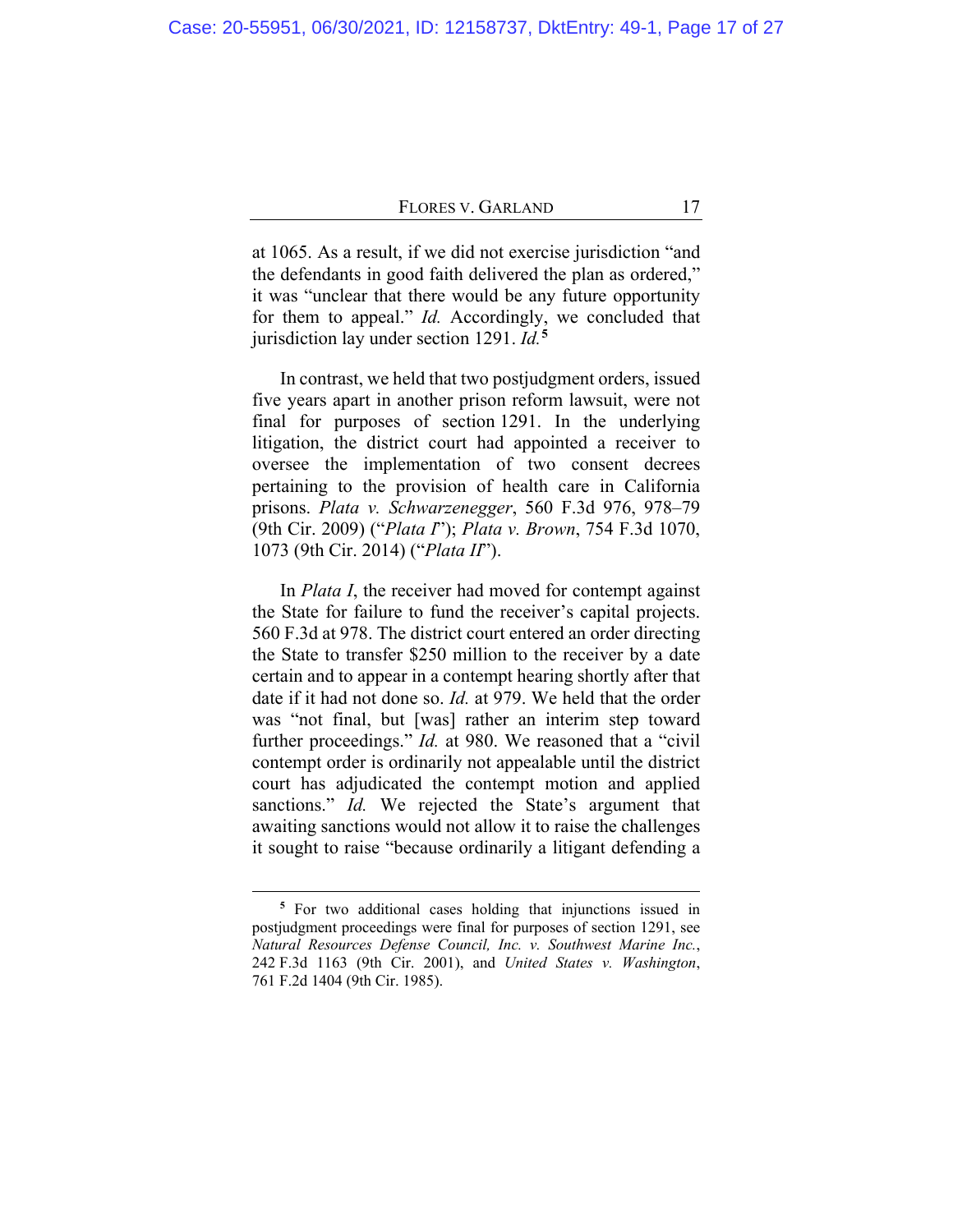contempt charge may not raise objections to the underlying order that it violated." *Id.* (citing *United States v. Ayres*, 166 F.3d 991, 995 (9th Cir. 1999)). We observed that the State's "dilemma may simply be a consequence of [its] failure to follow more appropriate procedures ... to challenge the receivership and its plans." *Id.* And we were "not entirely convinced that the district court's order so confines the proposed proceedings." *Id.* Accordingly, we held that we lacked appellate jurisdiction under section 1291.

Five years later, the State sought to file a motion to terminate the consent decrees. The district court issued "a scheduling order to coordinate the filing of a termination motion with discovery disclosures." *Plata II*, 754 F.3d at 1072. The State appealed the order, maintaining that it unlawfully delayed the State's statutory right to file a termination motion. *Id.* at 1074. We held that the scheduling order was not appealable under section 1291 but that the issues were sufficiently important to warrant mandamus review. *Id.* at 1072–73.

Addressing section 1291, we acknowledged that we had "held that an order entered after the underlying dispute has been settled is appealable because it does not implicate the concern with avoiding piecemeal appellate review that underlies the final judgment rule." *Id.* at 1074 (citing *Armstrong*, 622 F.3d at 1064; *One 1986 Ford Pickup*, 56 F.3d at 1184–85; *Washington*, 761 F.2d at 1406). We determined that in the circumstances presented, however, review of the order did "raise the problem of piecemeal review" because the litigation had been in the "postjudgment, remedial phase since the entry of the first consent decree in 2002." *Id.* We reasoned that the district court had "entered a number of orders designed to facilitate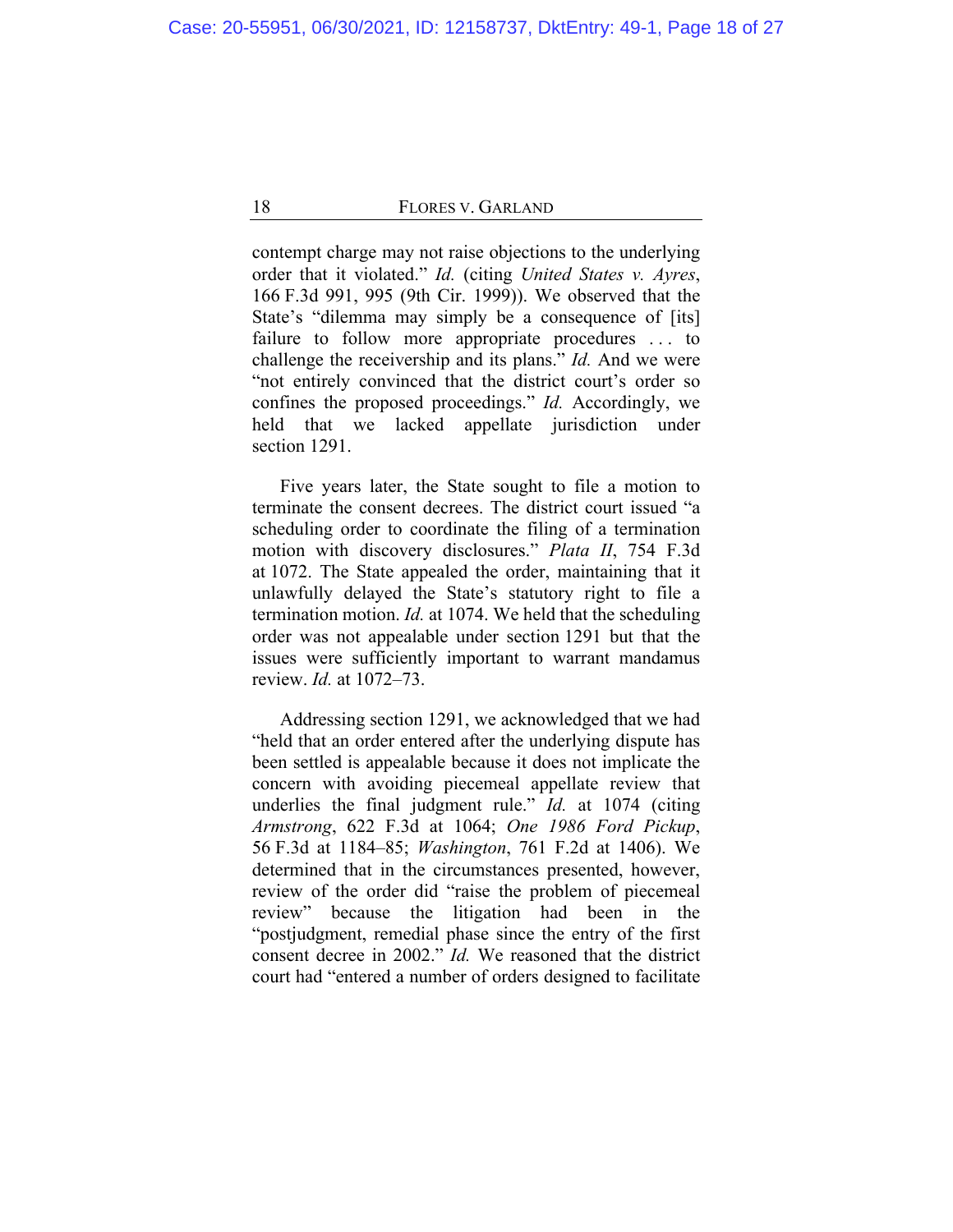the State's compliance with the consent decrees and help draw this case to a close." *Id.* If the order at issue "were immediately appealable as a post-judgment order, then every scheduling order setting the framework for further proceedings in this case might also be immediately appealable." *Id.* at 1074–75. Concluding that "each case management order implementing a consent decree cannot readily be considered a final post judgment order for purposes of appeal," we held that jurisdiction did not lie under section 1291. *Id.* at 1075.

*Armstrong* and the two *Plata* cases offer some guideposts for deciding whether a postjudgment order is final in the injunctive consent decree context. Orders contemplating further proceedings on the same issue, such as case management orders and contempt orders that do not impose sanctions, are unlikely to be final. A final order should not anticipate any further proceedings on the same issue and should have some real-world significance. The order in *Armstrong* requiring defendants to create a plan for providing disability accommodations to class members in county jails was final because (1) it had significant, lasting ramifications (the plan "would govern future interactions between defendants, the counties, and the disabled prisoners and parolees housed in the county jails," 622 F.3d at 1064– 65), and (2) no further proceedings on the same issue were contemplated, making it "unclear that there would be any future opportunity for [defendants] to appeal" if they complied with the order, *id.* at 1065.

Here, the district court's September 4 Order was not final because the district court issued a subsequent order modifying it. But the September 21 Order is more like the appealable order in *Armstrong* than the nonappealable orders in the *Plata* cases. The September 21 Order has a significant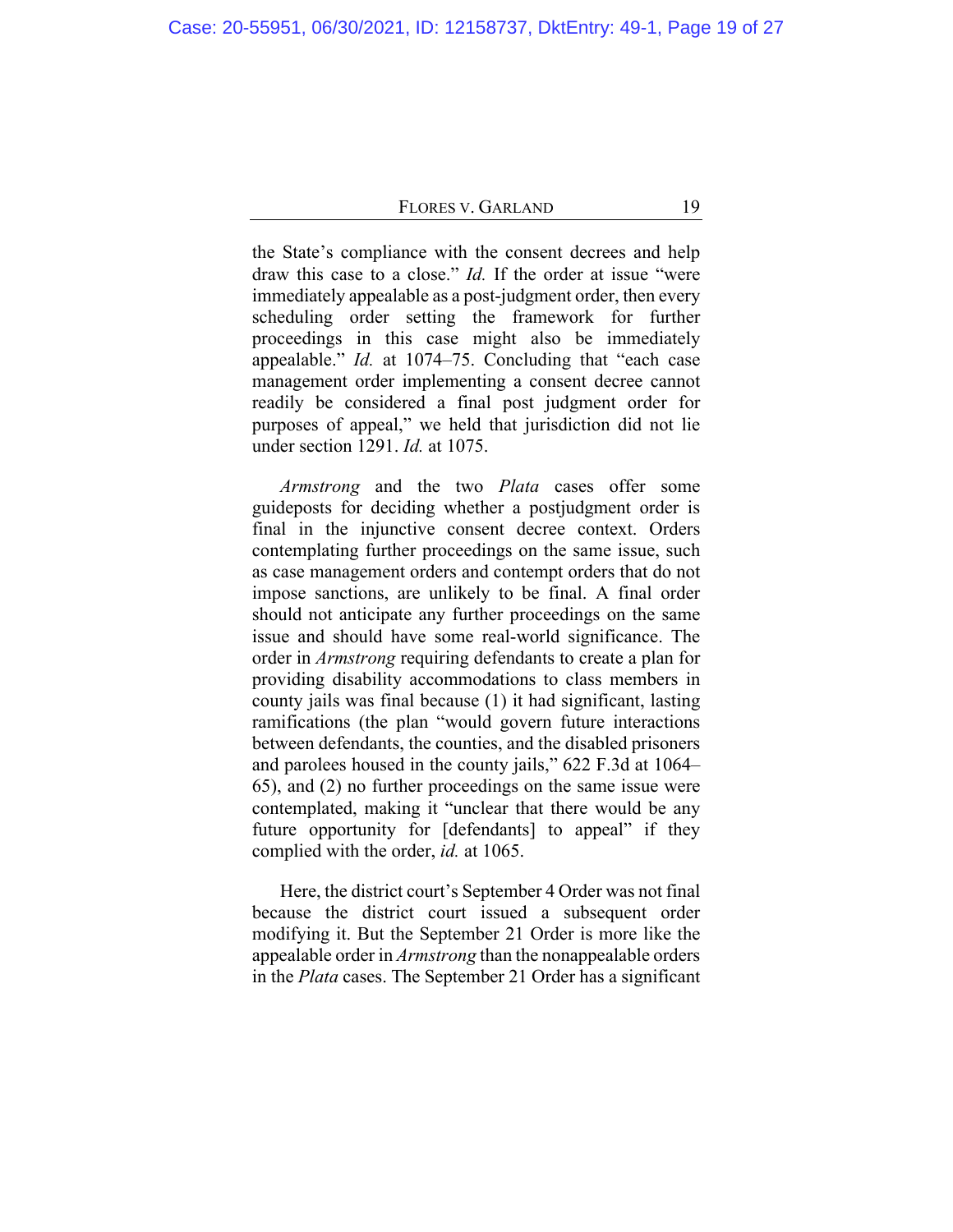impact because it makes clear that the Agreement applies to minors expelled under the Title 42 Order and requires the government to comply with the Agreement as to those minors. If the government complies with the September 21 Order, as apparently it has done, it is unlikely to have any opportunity to appeal it unless we exercise jurisdiction under section 1291. Following *Armstrong*, we conclude that the September 21 Order is a final decision, and jurisdiction therefore lies under section 1291.

We recognize that we tentatively reached the opposite conclusion as to section  $1292(a)(1)$  in our order denying the government's motion for a stay than we do here under section 1291. But the two statutes differ in their wording and reach, so arriving at different results applying each does not signal contradiction. We note as well that there is no practical difference between our current conclusion that we have jurisdiction under section 1291 and our earlier conclusion that we did not have jurisdiction under section  $1292(a)(1)$ , as we reached the latter determination after what was essentially a merits analysis. *See* Part III, *infra*. To the extent there is nonetheless some tension in the case law interpreting sections 1291 and  $1292(a)(1)$ , we leave the resolution of that tension for another day.**[6](#page-19-0)** For now, we hold that under our precedents, we have jurisdiction under section 1291 and must exercise it.

<span id="page-19-0"></span>**<sup>6</sup>** The Seventh Circuit has rejected *Stone*'s "pragmatic finality" approach to analyzing the appealability under section 1291 of "orders in postjudgment proceedings in institutional reform litigation." *Bogard v. Wright*, 159 F.3d 1060, 1063 (7th Cir. 1998). *Bogard*, decided before *Armstrong* and our other injunctive cases applying *Stone*, concluded instead that the "orthodox, and . . . the adequate, routes for obtaining immediate appellate review of orders that cause irreparable harm are mandamus . . . and 28 U.S.C. § 1292(a)(1)." *Id.*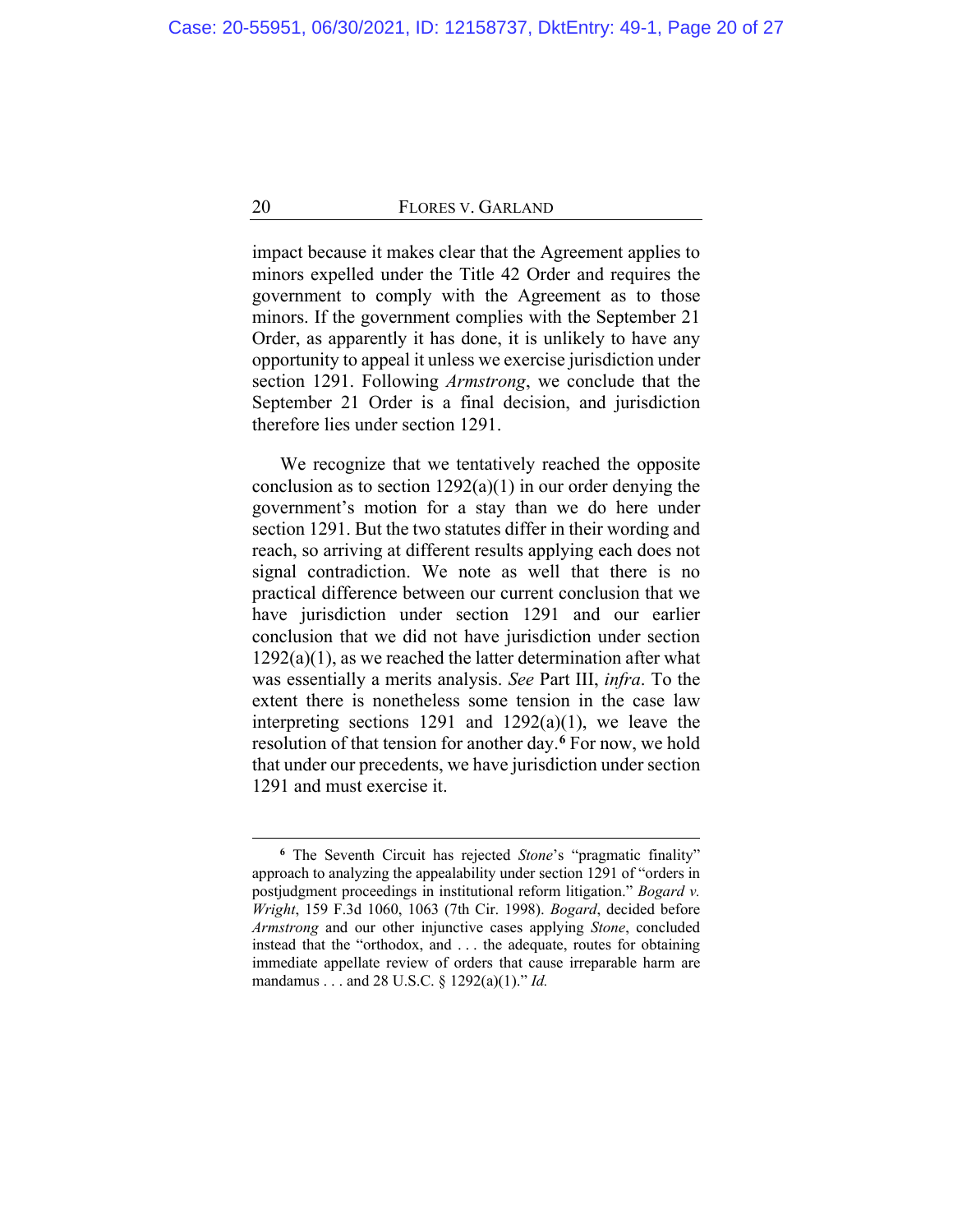#### **III.**

As to the merits, we have already addressed the parties' primary contentions in the process of determining, in our order denying the government's motion for a stay, whether we were likely to have jurisdiction under section 1292(a)(1). The section  $1292(a)(1)$  inquiry required us to analyze whether the district court's orders were consistent with the Agreement or modified it. We determined that the orders were likely consistent with the Agreement. We now affirm that conclusion.

### **A.**

First, the government maintains that the district court erred in concluding that the Agreement applies to minors held in custody pending their expulsion under the Title 42 Order. As before, we reject this contention.

By its terms, the Agreement applies to "[a]ll minors who are detained in the legal custody of the INS." Agreement ¶ 10. The former "Immigration and Naturalization Service's obligations under the Agreement now apply to [DHS] and the Department of Health and Human Services." *Flores I*, 934 F.3d at 912 n.2. Additionally, the Agreement applies to both unaccompanied and accompanied minors. *Flores v. Lynch*, 828 F.3d 898, 905 (9th Cir. 2016).

Reprising the arguments made in support of its stay motion, the government maintains that minors held under Title 42 "are in the legal custody of the CDC" because "the source of law that gives rise to the government's custody" is the Title 42 Order, not the immigration statutes. As we observed in denying the stay motion, there is no evidence that the term "custody," as used in the *Flores* Agreement, refers to the *source* of legal authority for custody, as opposed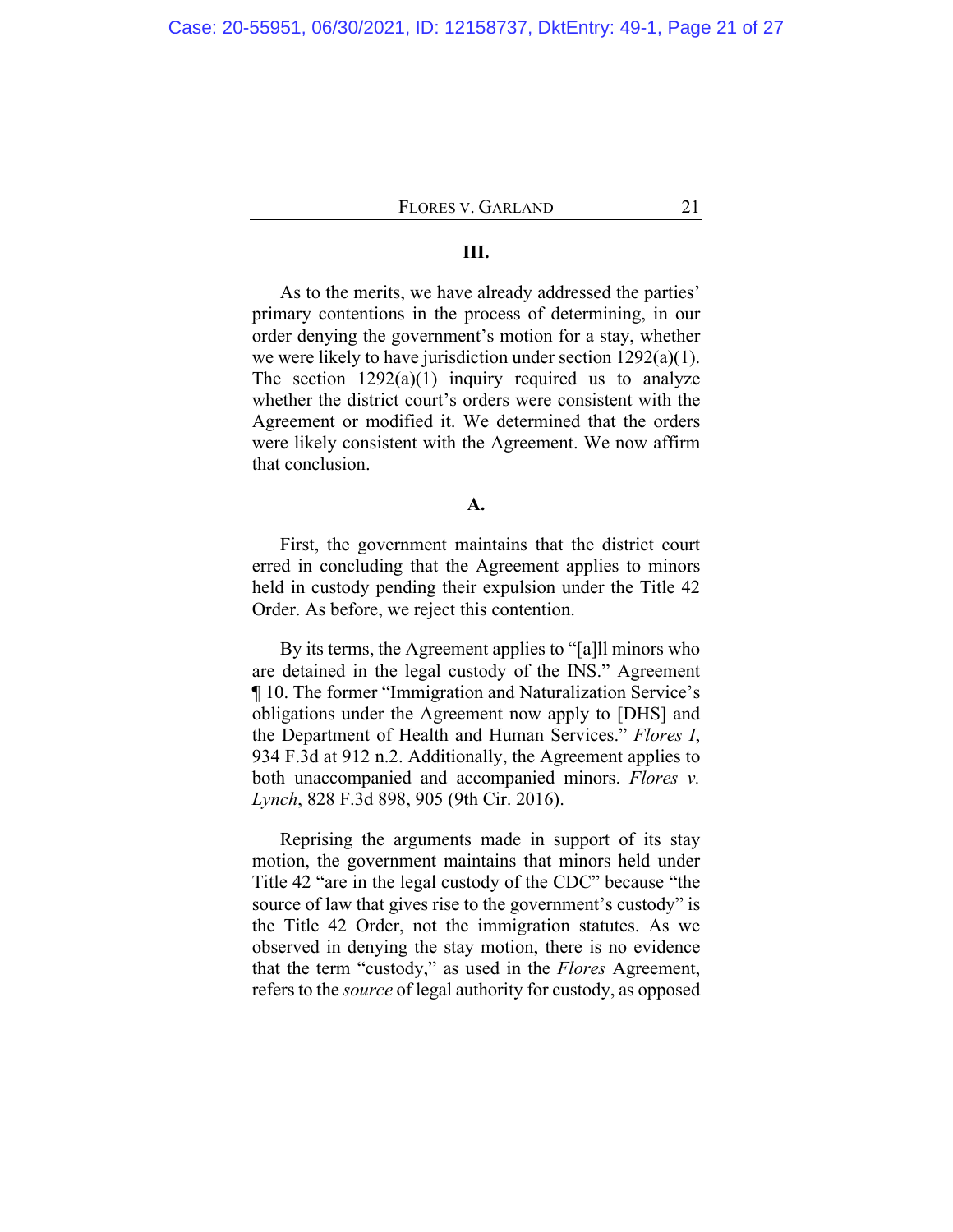to the entity actually exercising legal custody. The Agreement does not define "custody," so we look to the common meaning of the term, taking into account its legal context. *See Doe 1 v. AOL LLC*, 552 F.3d 1077, 1081 (9th Cir. 2009).

The ordinary meaning of the term "custody" in family law is the right to make important decisions affecting the child. For example, Black's Law Dictionary defines "legal custody" in the family law context as "[t]he authority to make significant decisions on a child's behalf." *Legal Custody*, *Black's Law Dictionary* (11th ed. 2019); *see*  Principles of the Law of Family Dissolution § 2.09 (2002) (explaining that states use "legal custody" to mean "the right to participate in important decisions affecting the child"). Similarly, the California Family Code § 3003 defines "legal custody" as "the right and the responsibility to make the decisions relating to the health, education, and welfare of a child." Cal. Fam. Code §§ 3003, 3006.**[7](#page-21-0)** DHS itself, in a recently promulgated set of regulations assertedly implementing the *Flores* Agreement, defined "custody" as "within the physical and legal control of an institution or person," 84 Fed. Reg. 44,392, 44,526 (Aug. 23, 2019), a definition consistent with the family law understanding of "legal custody."**[8](#page-21-1)** The government's current position,

**<sup>7</sup>** We refer to California law in interpreting the Agreement because we "use contract principles" in "construing consent decrees," and the "contract law of the situs state applies." *Thompson v. Enomoto*, 915 F.2d 1383, 1388 (9th Cir. 1990).

<span id="page-21-1"></span><span id="page-21-0"></span>**<sup>8</sup>** The regulations are not fully in force. *Flores II* largely upheld the district court's order enjoining DHS's new regulations from taking effect. 984 F.3d at 744. Neither our reasoning nor the district court's order reviewed in *Flores II* turned on the definition of "custody." *See id.* at 737–44; *Flores v. Barr*, 407 F. Supp. 3d 909, 916–24 (C.D. Cal. 2019).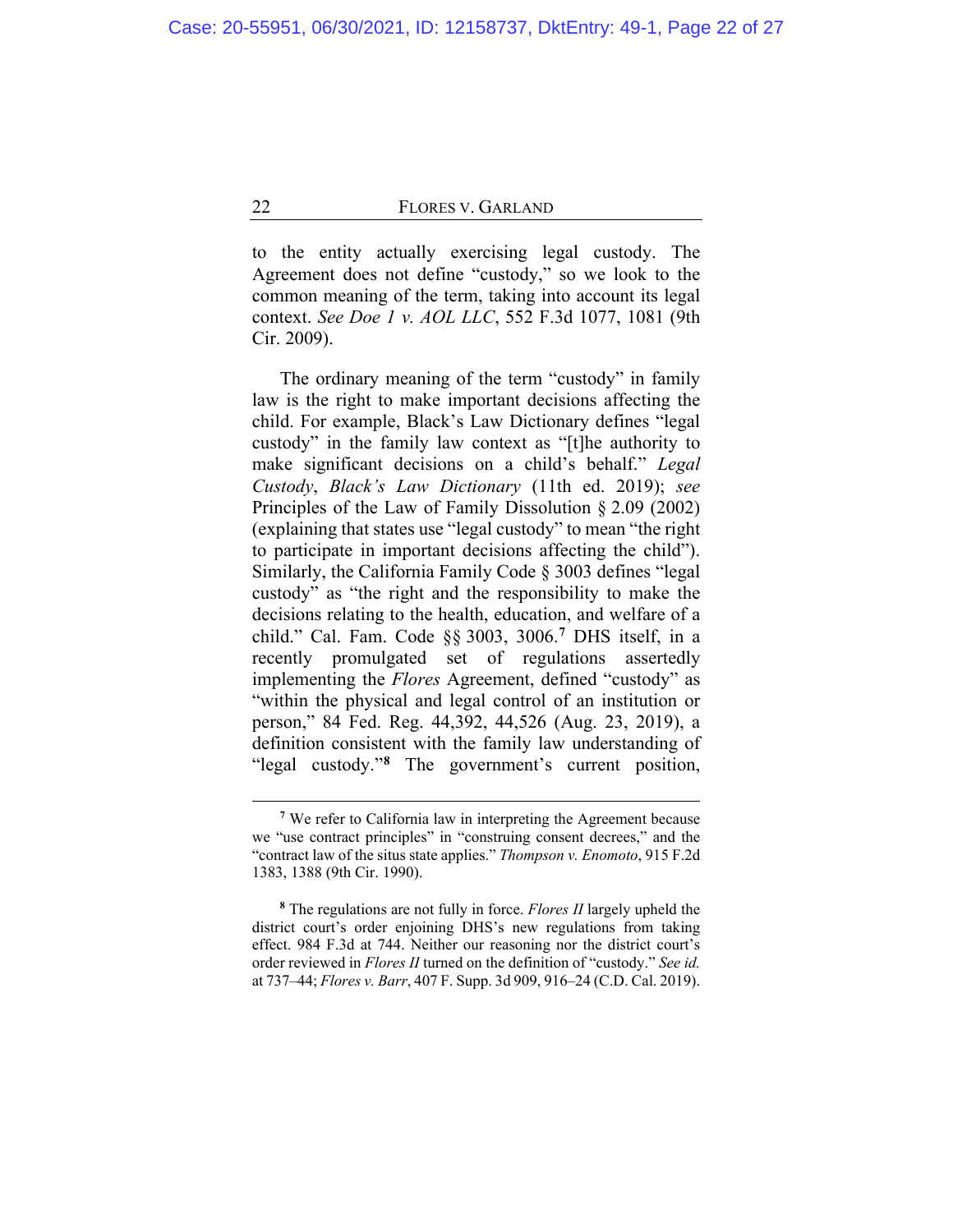focusing on the source of the legal authority for assigning custody and not on the assigned custody itself, is inconsistent with its use of the term in its own regulations, as well as with common legal usage.

The government maintains that we should not look to family law to interpret "legal custody" as used in the Agreement because "a minor's parent often would have 'legal custody' under . . . state family-law principles." The government's suggestion seems to be that DHS and a child's parent could not both have legal custody of the child at the same time. But as Plaintiffs point out, the parents of children in government custody do retain parental rights, and more than one person or entity can have legal custody of a child. *See* Cal. Fam. Code § 3003 (recognizing joint legal custody).

Here, it is clear that DHS both maintains physical control and exercises decision-making authority over the minors held in hotels under Title 42. DHS apprehends the minors; DHS decides, apparently unilaterally and with no explanation or articulated standards, whether to expel them under Title 42 or to detain them for removal proceedings under the immigration statutes; DHS decides where and for how long to hold them (the Title 42 Order says nothing whatsoever about detention in hotels); and DHS provides for their physical needs, including medical care. *See* Sept. 4 Order, 2020 WL 5491445, at \*4–5. Thus, the district court did not modify the Agreement in concluding that minors held under Title 42 are in DHS's custody for purposes of the Agreement or, therefore, by applying the Agreement to those minors.

The government raises the concern that the "district court's reading would allow the Agreement to potentially apply to other—currently unanticipated—public-healthrelated custodial situations, . . . so long as DHS plays a role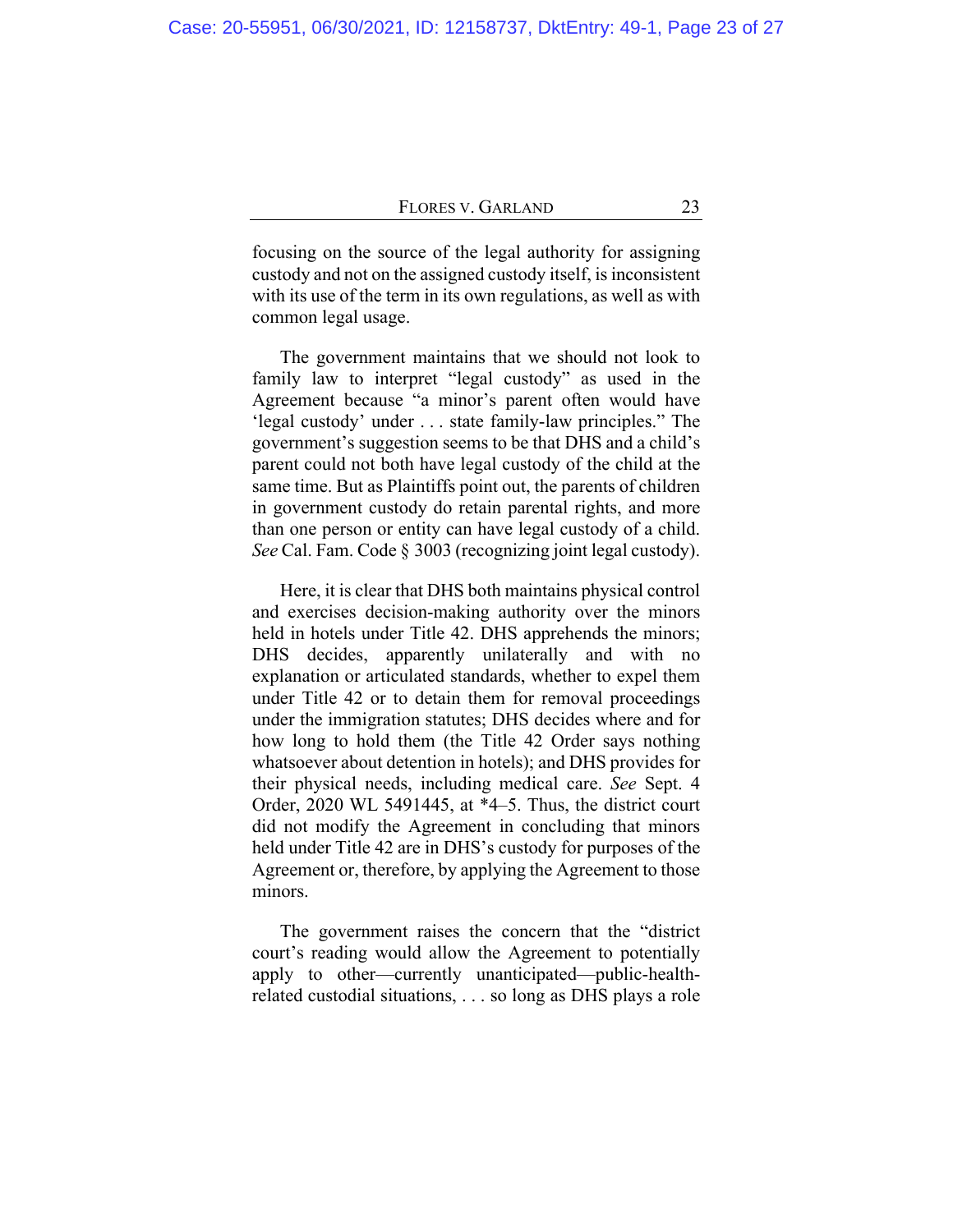in the custody involved in carrying them out." In support of its position, the government poses the hypothetical scenario of a child who had been exposed to Ebola, which has an incubation period of up to 21 days, and suggests that the Agreement "could require release of the minor" before that period had ended. We decline to engage in this speculation. The Agreement provides that, in the event of an "emergency," including "medical emergencies," the government shall place minors in a licensed program "as expeditiously as possible." Agreement ¶ 12A(3), 12B. In light of this language concerning medical emergencies, we have no fear that our conclusion that DHS has custody of the children held under the current Title 42 Order will hamper the government's ability to respond to a future, as-yetunanticipated health emergency.

## **B.**

Second, the government maintains that even if the Agreement applies to the minors being expelled under the Title 42 Order, the government's hoteling program does not violate the Agreement.

The government contends that the district court "incorrectly concluded that the Agreement requires that minors be transferred to licensed facilities generally within 72 hours" and ignored the exception for emergencies. *See* Sept. 21 Order, 2020 WL 5666550, at \*4. As noted above, paragraph 12A of the Agreement provides an exception from the three-day transfer rule "in the event of an emergency." Agreement ¶ 12A(3). The Agreement defines an "emergency" as "any act or event that prevents the placement of minors . . . within the time frame provided," including "medical emergencies (e.g., a chicken pox epidemic among a group of minors)." *Id.* ¶ 12B. In the event of an emergency, DHS is required to place minors in a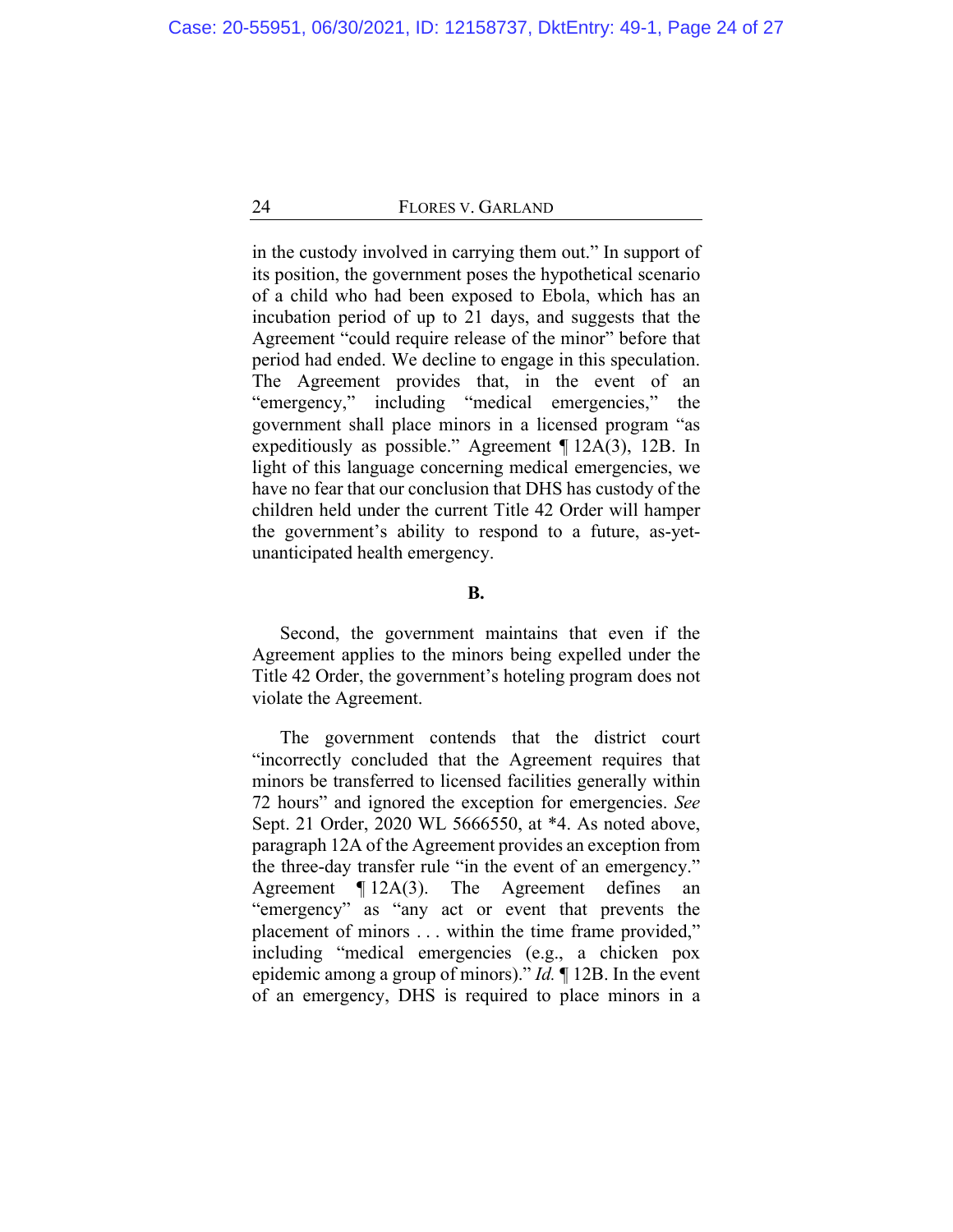licensed program "as expeditiously as possible." *Id.*  $\P$  12A(3). The government maintains that the emergency exception applies here, making the district court's "application of a strict three-day transfer rule . . . incorrect."

The district court's orders in fact are not strict. The original order provides the government with flexibility to address "exigent circumstances . . . that necessitate future hotel placements." Sept. 4 Order, 2020 WL 5491445, at \*10. And the amended order permits three-day hotel stays for the express purpose of allowing the government to "alleviate bottlenecks in the intake processes at licensed facilities." Sept. 21 Order, 2020 WL 5666550, at \*4. Nothing in the record establishes that the COVID-19 pandemic impedes or prevents the government from placing minors in licensed programs within three days.

Additionally, the government maintains that the district court erred in ruling that holding minors in hotel rooms in the care of "transportation specialists" is not "safe," as required by the Agreement. *See* Sept. 4 Order, 2020 WL 5491445, at \*8–9; Sept. 21 Order, 2020 WL 5666550, at \*2; Agreement ¶ 12A. We need not decide whether the district court correctly applied the Agreement's "safe and sanitary" requirement because the September 21 Order eliminates the practical import of the district court's finding on that issue. Paragraph 12A of the Agreement requires DHS to hold minors in facilities that are "safe and sanitary" after their arrest, before they are transferred to a licensed program. Agreement ¶ 12A. As mentioned, DHS must transfer minors to a licensed program within three days barring an emergency. *Id.* In the September 4 Order, the district court found that hotel placements were not safe and ordered DHS to stop using hotels, with limited exceptions. Sept. 4 Order, 2020 WL 5491445, at \*8–10. But the September 21 Order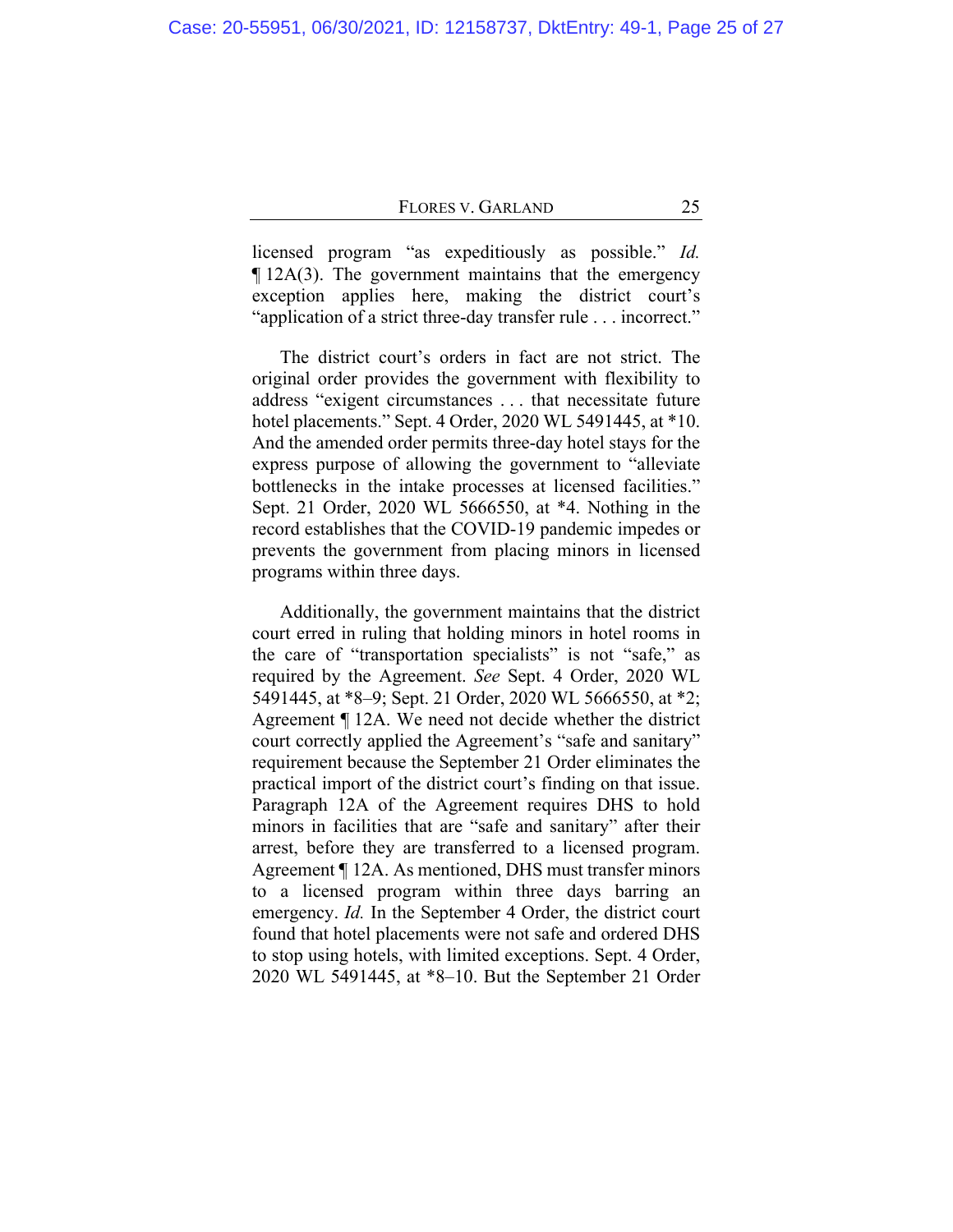permitted DHS to hold minors in hotels for up to three days, the same amount of time that would be allowed for a safe and sanitary placement under the Agreement. Sept. 21 Order, 2020 WL 5666550, at \*4. Thus, even if we were to conclude that the district court erred in finding that hotel placements were not safe, there would be no reason to alter the district court's September 21 Order. We therefore decline to reach the "safe and sanitary" question.

### **IV.**

Finally, the government maintains that the risk of harm to the United States and the public necessitates reversing the district court's orders. We have already held that the government has not demonstrated that complying with the district court's orders will cause irreparable harm. Order Denying Stay, 977 F.3d at 749. That conclusion is strengthened by the CDC's decision to except unaccompanied minors from expulsion under Title 42 until further notice, and by the government's representation that it has "stopped using hotels for the purpose of housing accompanied minors with their parents or legal guardians prior to their expulsion under the Title 42 Order, except on very rare occasions as permitted for brief periods by the district court's orders, and does not anticipate expanding its use of hotels for this purpose going forward." *See supra* p. [12.](#page-11-0) Should the government seek to "use hotels for custody related to Title 42 in the future, either during the current pandemic or a future public health emergency," it retains the option of moving to modify the consent decree to permit that practice. If the district court denies the government's motion, we will have jurisdiction to review the denial under 28 U.S.C. § 1292(a)(1).